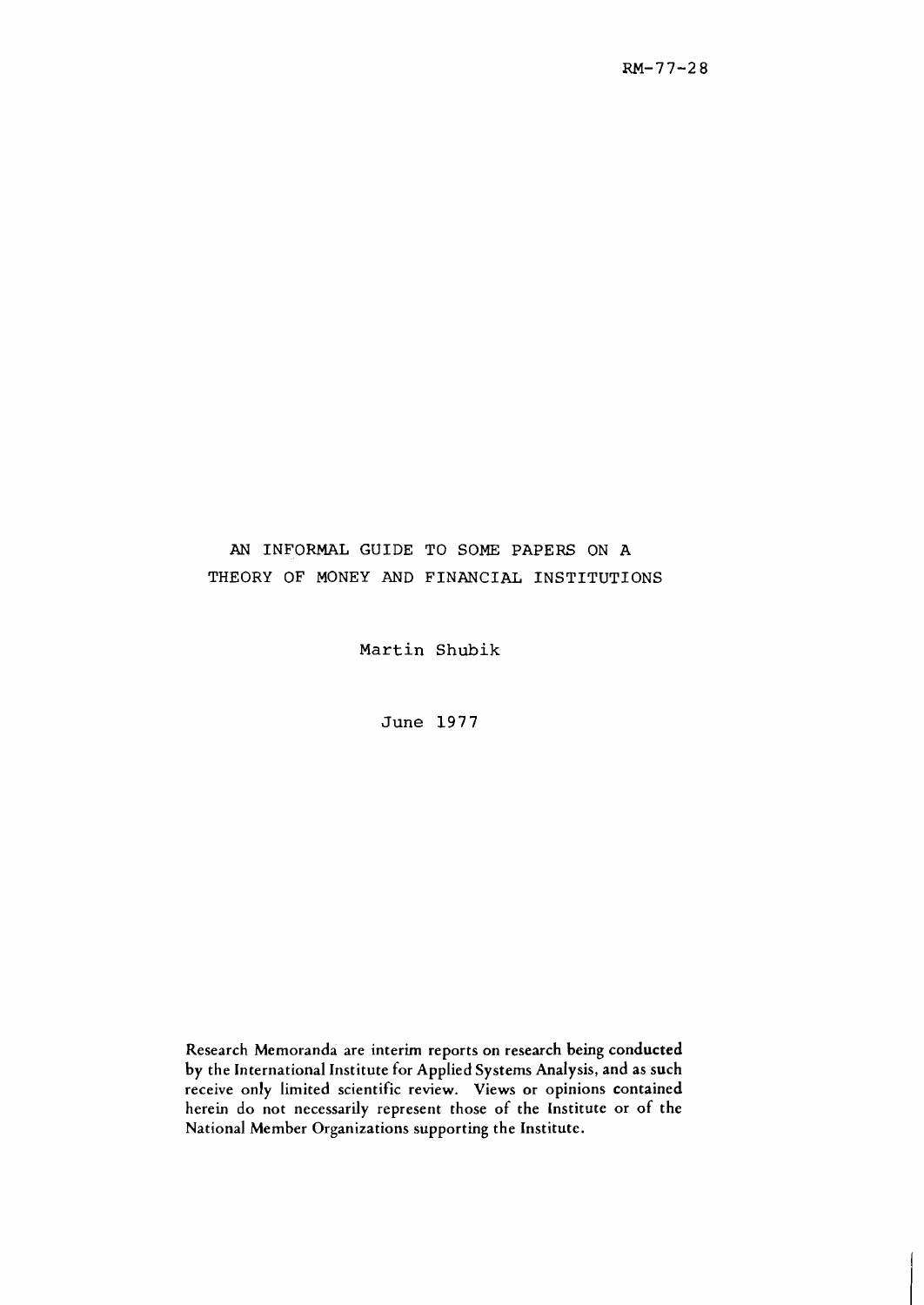$\sim 10^{-10}$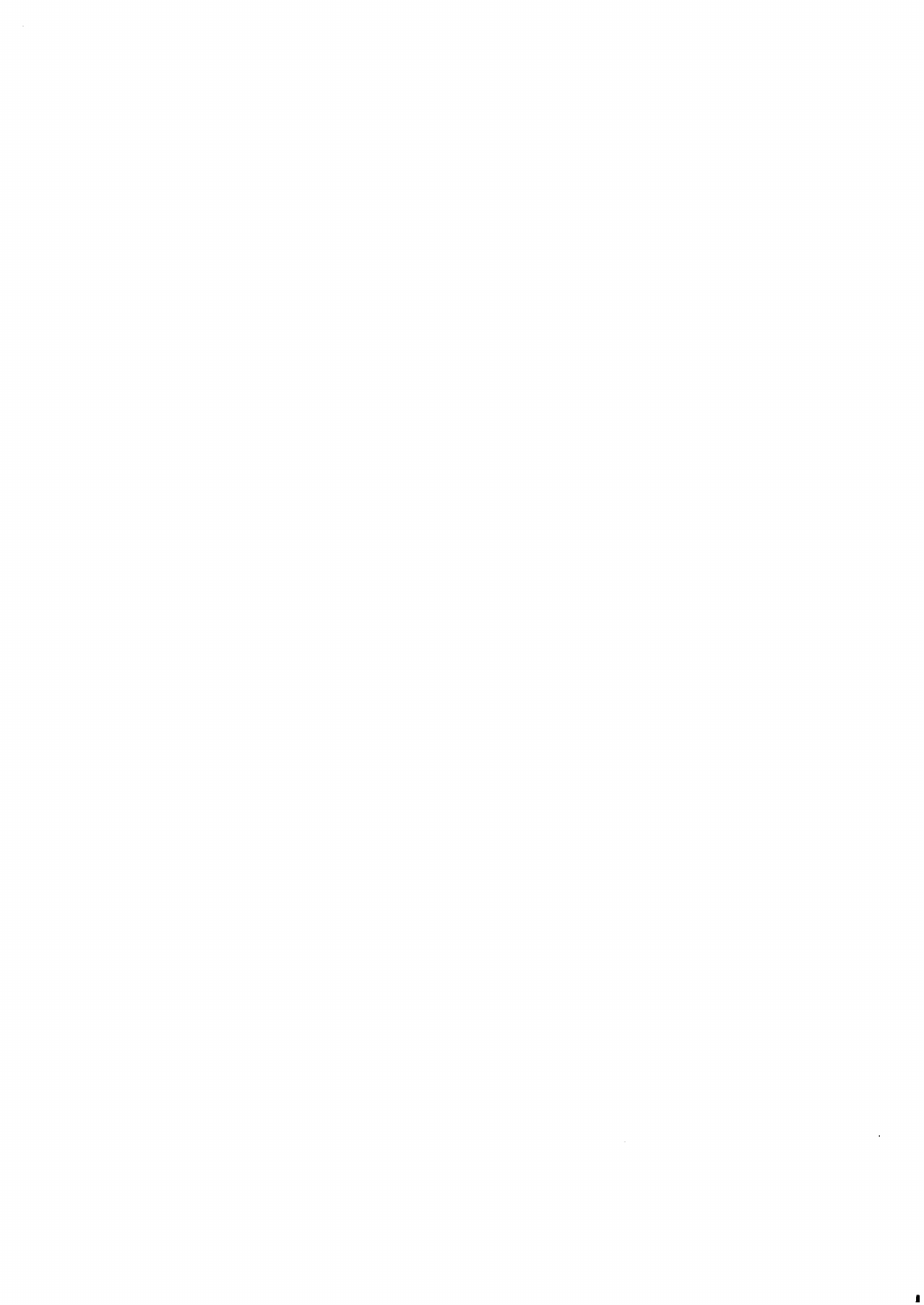### PREFACE

One of IIASA's aims is the development and application of methods of investigation and analysis for treating problems of contemporary societies. As a part of the System and Decision Sciences task in mathematical economics, Professor Martin Shubik was invited to give a series of lectures on the theory of money and financial institutions.

This paper was written to accompany the lectures. It contains a listing, together with brief summaries, of published and preliminary papers dealing with the topic of a macro-economic process approach to the theory of money and financial institutions. The approach is essentially via methods suggested by the theory of games and oligopoly theory. The purpose of this paper is to provide a brief set of guidelines to a reader interested in considering this approach to the theory.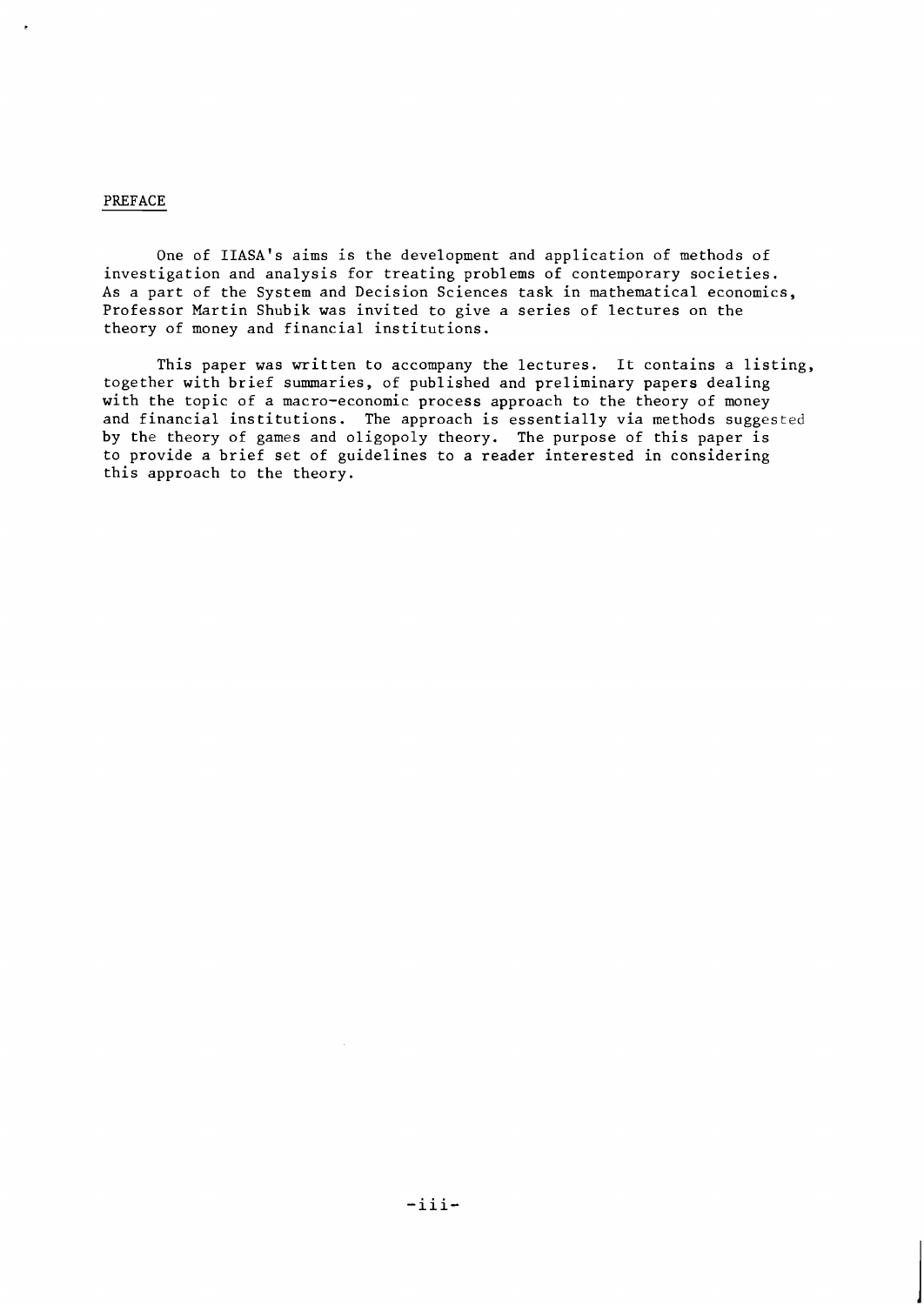$\ddot{\cdot}$ 

 $\label{eq:2.1} \frac{1}{\sqrt{2}}\left(\frac{1}{\sqrt{2}}\right)^2\left(\frac{1}{\sqrt{2}}\right)^2\left(\frac{1}{\sqrt{2}}\right)^2\left(\frac{1}{\sqrt{2}}\right)^2\left(\frac{1}{\sqrt{2}}\right)^2\left(\frac{1}{\sqrt{2}}\right)^2.$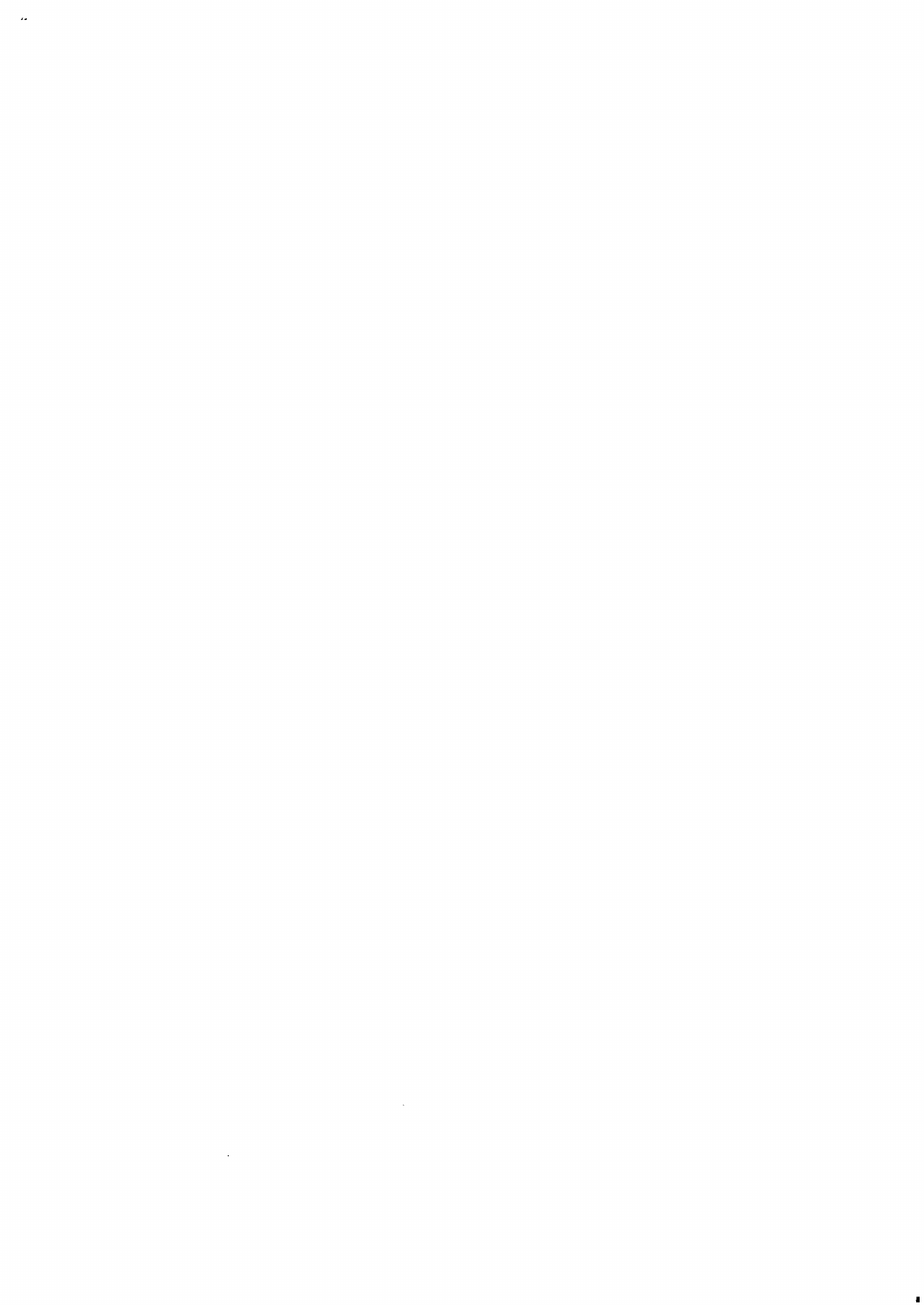# ABSTRACT

The basic ideas behind a new approach to modeling money and financial institutions are summarized. **A** listing is given of a set of inter-related papers on this subject by the author, together with capsule summaries of each which can serve as a guide and introduction to the subject. Various unsolved problems and directions for further research are suggested.

This paper was written to accompany a series of lectures given by Professor Martin Shubik at ILASA in April and May 1977.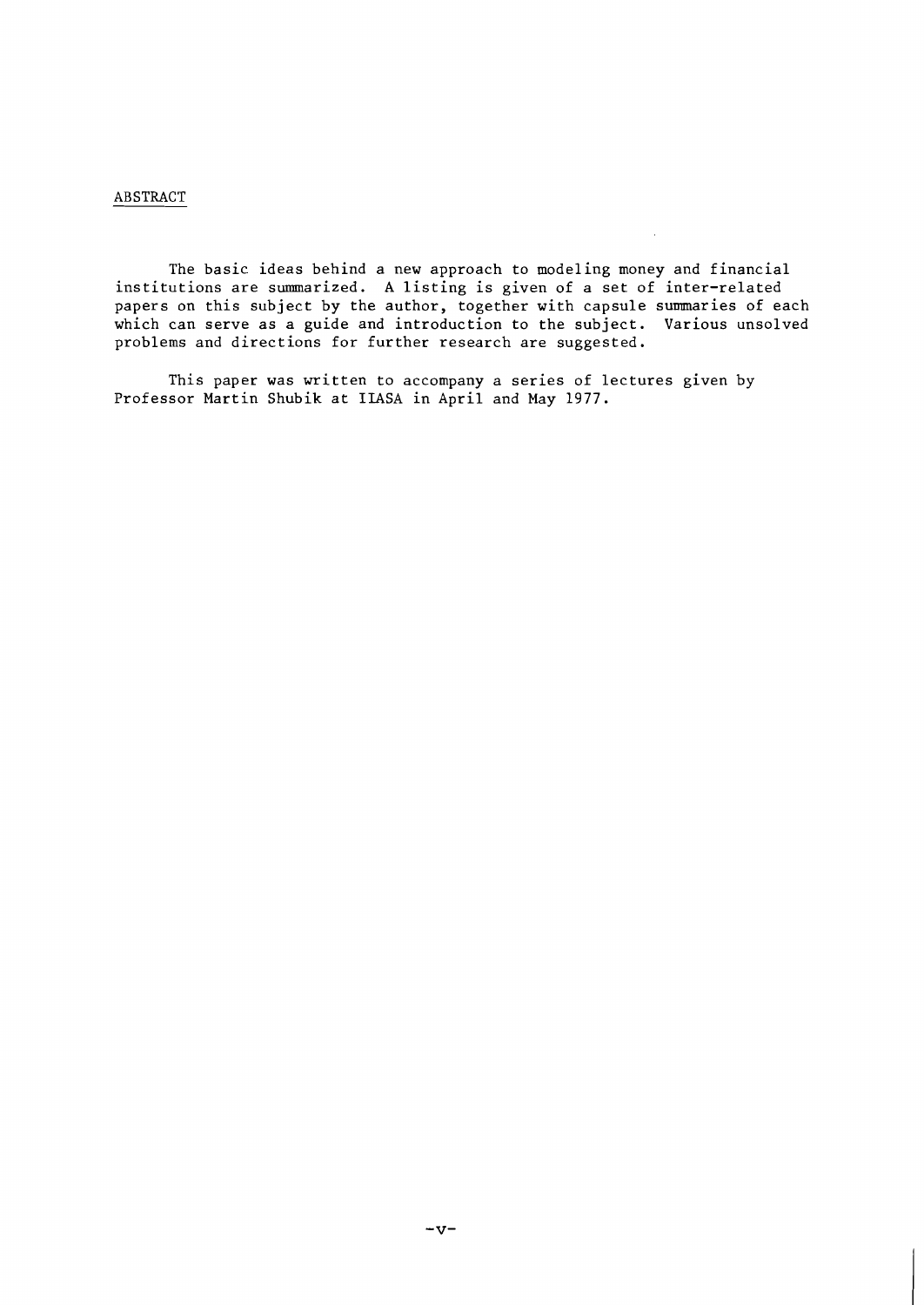$\label{eq:2.1} \mathcal{L}(\mathcal{L}^{\text{max}}_{\text{max}}(\mathcal{L}^{\text{max}}_{\text{max}}(\mathcal{L}^{\text{max}}_{\text{max}}(\mathcal{L}^{\text{max}}_{\text{max}})))$ 

 $\label{eq:2.1} \frac{1}{\sqrt{2\pi}}\int_{\mathbb{R}^3}\frac{1}{\sqrt{2\pi}}\left(\frac{1}{\sqrt{2\pi}}\right)^2\frac{1}{\sqrt{2\pi}}\frac{1}{\sqrt{2\pi}}\frac{1}{\sqrt{2\pi}}\frac{1}{\sqrt{2\pi}}\frac{1}{\sqrt{2\pi}}\frac{1}{\sqrt{2\pi}}\frac{1}{\sqrt{2\pi}}\frac{1}{\sqrt{2\pi}}\frac{1}{\sqrt{2\pi}}\frac{1}{\sqrt{2\pi}}\frac{1}{\sqrt{2\pi}}\frac{1}{\sqrt{2\pi}}\frac{1}{\sqrt{2\pi}}\frac$ 

 $\label{eq:2.1} \frac{1}{\sqrt{2}}\int_{\mathbb{R}^3}\frac{1}{\sqrt{2}}\left(\frac{1}{\sqrt{2}}\right)^2\frac{1}{\sqrt{2}}\left(\frac{1}{\sqrt{2}}\right)^2\frac{1}{\sqrt{2}}\left(\frac{1}{\sqrt{2}}\right)^2.$  $\label{eq:2.1} \frac{1}{\sqrt{2}}\int_{0}^{\infty}\frac{1}{\sqrt{2\pi}}\left(\frac{1}{\sqrt{2\pi}}\right)^{2}d\mu\left(\frac{1}{\sqrt{2\pi}}\right) \frac{d\mu}{\sqrt{2\pi}}\,.$ 

 $\label{eq:2} \mathcal{L} = \frac{1}{2} \sum_{i=1}^n \frac{1}{2} \sum_{j=1}^n \frac{1}{2} \sum_{j=1}^n \frac{1}{2} \sum_{j=1}^n \frac{1}{2} \sum_{j=1}^n \frac{1}{2} \sum_{j=1}^n \frac{1}{2} \sum_{j=1}^n \frac{1}{2} \sum_{j=1}^n \frac{1}{2} \sum_{j=1}^n \frac{1}{2} \sum_{j=1}^n \frac{1}{2} \sum_{j=1}^n \frac{1}{2} \sum_{j=1}^n \frac{1}{2} \sum_{j=1}$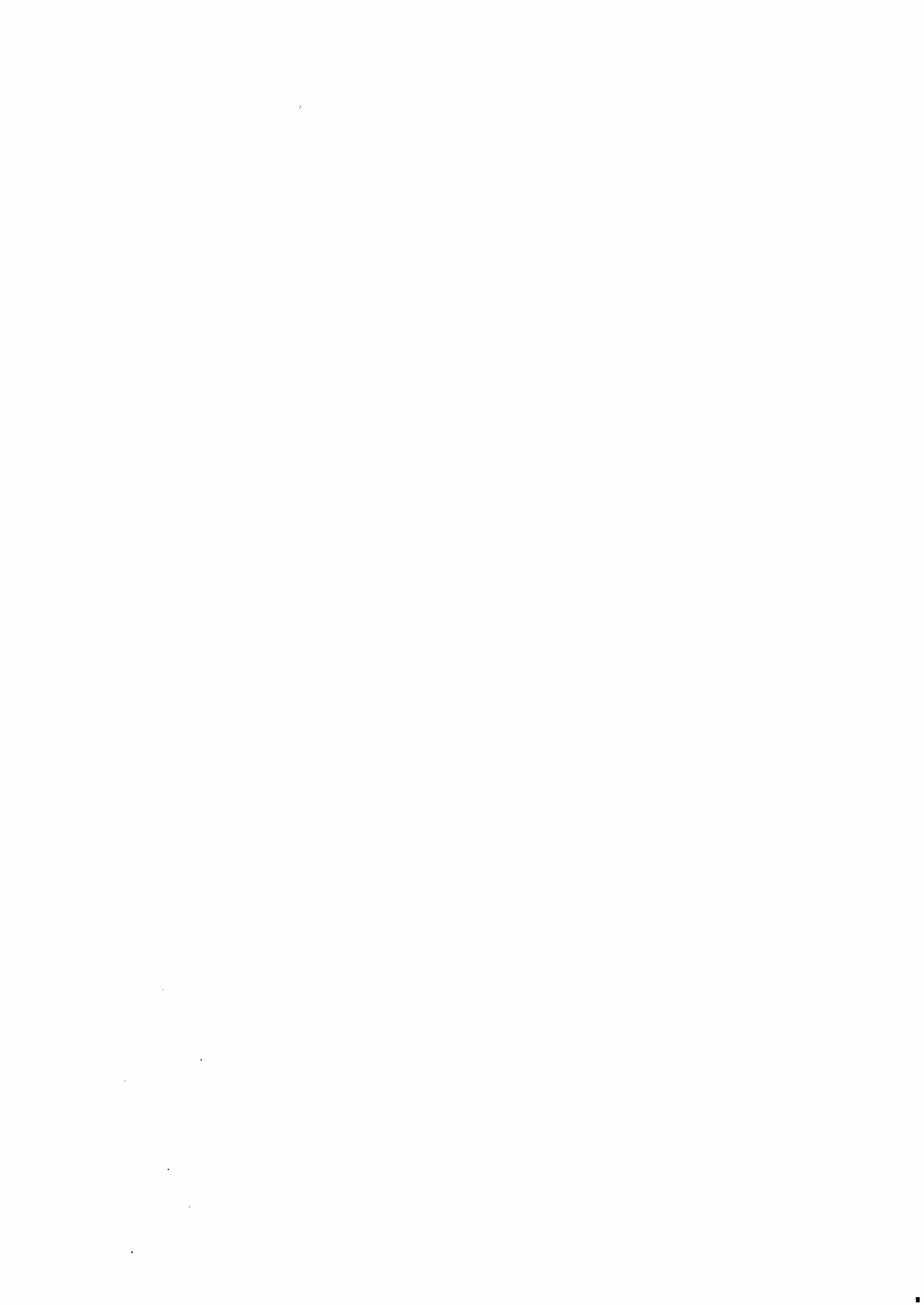# **A** THEORY OF MONEY AND FINANCIAL INSTITUTIONS

#### 1. INTXODUCTORY NOTES

On the following pages is a listing of published and preliminary papers dealing with the topic of a micro economic process approach to the theory of money and financial institutions. The approach is essentially via methods suggested by the theory of games and by oligopoly theory.

Considerable stress is laid upon information conditions and an explicit description of process involving items such as price formation and the explicit mechanisms for trade with various financial institutions.

book. Not all of them should be regarded as a finished work. The modeling book. We all of them should be regarded as a finished work. The model The papers referred to here are preliminary material for a projected respect to the latter, I have been fortunate to have had the collaboration of several colleagues, especially Lloyd Shapley and Pradeep Dubey.

It is my belief, however, that mathematization of a subject frequently follows the formulation of the appropriate models hence it would be overly stultifying to limit the formulation of models to include only those which can be solved by immediately available mathematics.

The list of publications is divided into two parts, the first consisting of articles already published, bearing on money and financial institutions and the second containing a list of working papers.

In a previous version of these notes a list of earlier publications was included to provide a sketch of the context of the work which led me to adopt this particular approach. Needless to say my intellectual debt to the works of Cournot, Edgeworth, and von Neumann and Morgenstern is enormous. I am especially indebted to Dr. Lloyd Shapley with whom I have worked and discussed these matters for many years and to Pradeep Dubey who has worked intensively with me in the last eighteen months. I could list dozens of other individuals and references who have helped shape this approach, however, the purpose of this note is to provide a relatively brief set of guidelines to a reader who may be interested in considering this approach to a theory of money and financial institutions, but is not inclined to wade through an enormous number of articles which have not yet been integrated into a single work.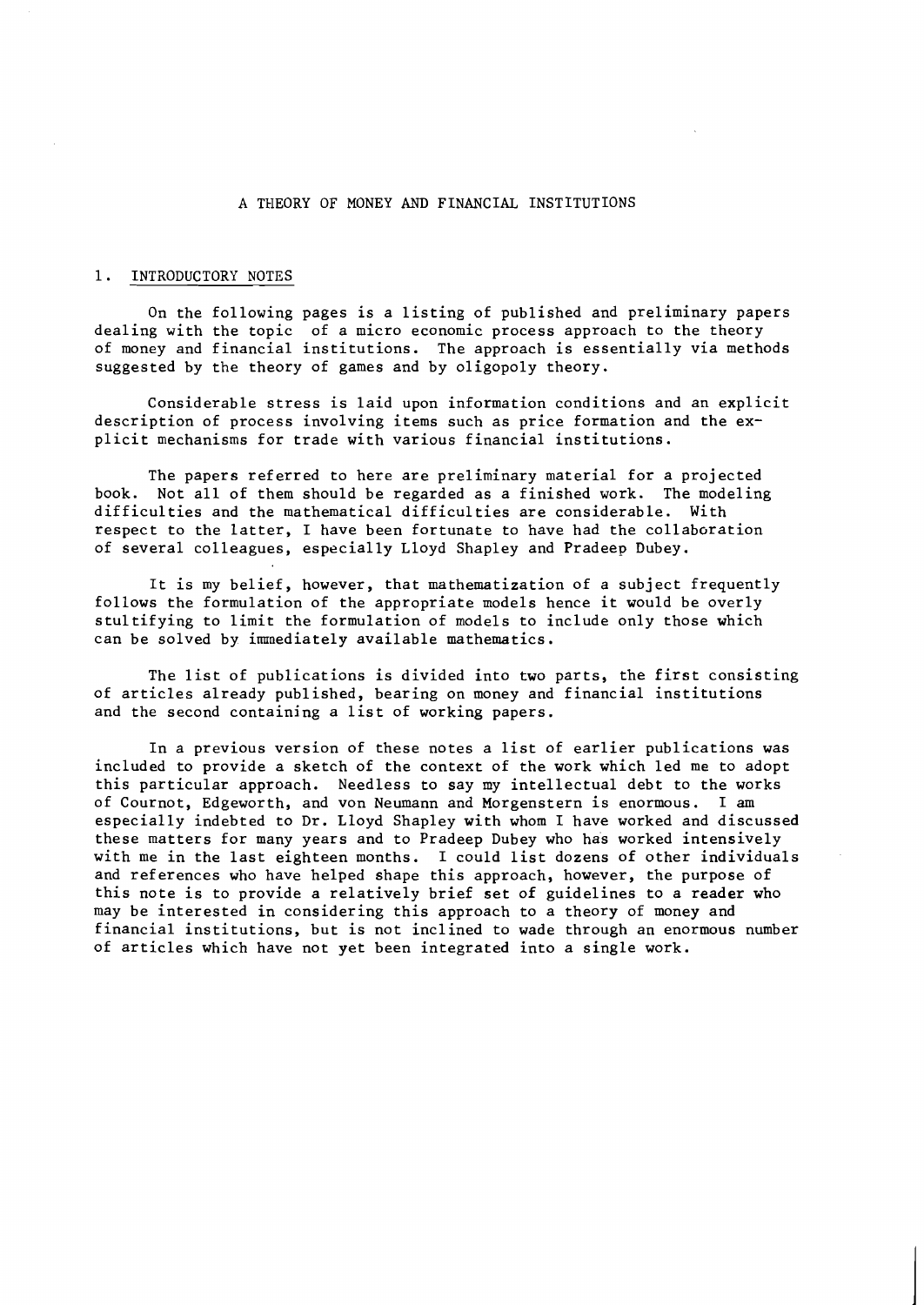# 2. PUBLICATIONS AND WORKING PAPERS

# Publications

- 1. "On Different Methods for Allocating Resources," Kyklos, XXIII, 2 (1970), pp. 332-337.
- 2. "Pecuniary Externalities: A Game Theoretic Analysis," American Economic Review, LXI, 4 (September 1971), pp.713-718 (CFP 355\*, CFDP 288\*\*).
- 3. "Fiat Money and Noncooperative Equilibrium in a Closed Economy," International Journal of Game Theory, 1, 4 (1971/72), pp 243-268. (Earlier version CFDP 330. )
- 4. "Fiat Money in an Economy with One Nondurable Good and No Credit (A Noncooperative Sequential Game)," with W. Whitt. TOPICS IN DIFFERENTIAL GAMES, ed. A. Blaquiere, North-Holland Publishing Co., 1973, pp. 401-448. (Also CFP 389, earlier version CFDP 355, 3/6/73.)
- 5. "Commodity Money, Oligopoly, Credit and Bankruptcy in a General Equilibrium Model," Western Economic Journal, X, 4 (December 1972), pp 24-38. (Also CFP 391, earlier versions CFDP 324, RAND p-4686.)
- 6. 11 Information, Duopoly and Competitive Markets: A Sensitivity Analysis," Kyklos, 26, 4 (1973), pp 736-761. (Also CFP 400, earlier versions CFDP 347 and Technische Hochschule, Vienna, RM-3, June 1972.)
- 7. "The General Equilibrium Model: Barter and Trust or Mass Markets with Money and credit," Economic Record (1974) (earlier version University of Melbourne **RM** 4, July 1973), 50, pp 245-258.
- 8. "Money, Trust and Equilibrium Points in Games in Extensive Form," Zeitschrift fur Nationalokonomie, 34 (1974), pp 365-385.
- 9. "Competitive and Controlled Price Economies," EQUILIBRIUM AND DIS-EQUILIBRIUM IN ECONOMIC THEORY, ed. G. Schwodiauer, Proceedings of a conference held in Vienna, July 1974 (forthcoming, 1977), (Also CFDP 337 revised).
- 10. "A Dynamic Economy with Fiat Money without Banking but with Ownership Claims to Production Goods," Melanges Francois Perroux, Grenobles, (forthcoming, 1977) .
- 11. "A Trading Model to Avoid Tatonnement Metaphysics," STUDIES IN GAME THEORY AND MATHEMATICAL ECONOMICS, Bidding and Auctioning for Procurement and Allocation, Y. Amihud (ed.) New York, NYU Press, 1976, 129-142. (Also CFDP 368 revised.)
- 12. "On the Eight Basic Units of a Dynamic Economy Controlled by Financial Institutions," The Review of Income and Wealth, Series 21, No. 2 (June 1975), pp 183-201.
- 13. "The General Equilibrium Model is Incomplete and Not Adequate for the Reconciliation of Micro and Macroeconomic Theory," Kyklos, 28, (1975), pp 545-573. (Also CFP 432.)

<sup>\*</sup> Cowles Foundation Paper. \*\* Cowles Foundation Discussion Paper.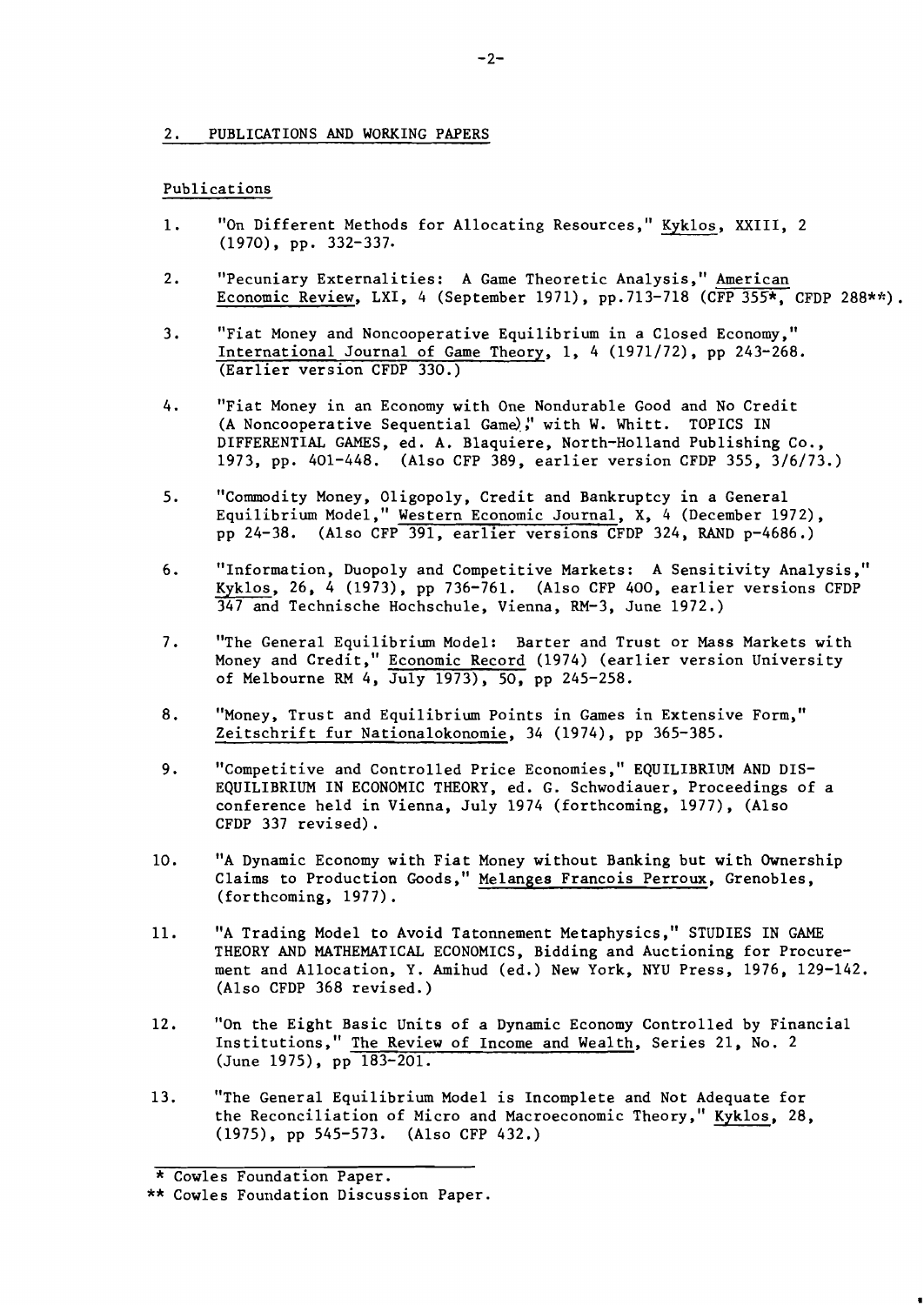- "On the Role of Numbers and Information in competition," Revue  $14.$ Economique, 26, 4 (1975), pp 605-621.
- $15.$ "Mathematical Models for a Theory of Money and Financial Institutions" ADAPTIVE ECONOMIC MODELS, ed. Richard H. Day and Theodore Groves, Academic Press, 1975, pp 513-74.
- $16.$ "A Noncooperative Model of a Closed Economy with Many Traders and<br>Two Bankers." Zeitschrift fur Nationalokonomie. . 1976. 10-18. Two Bankers," Zeitschrift fur Nationalokonomie,
- "Competitive Equilibrium, Contingent Commodities and Information," 17. Journal of Finance, forthcoming, 1977.
- $18.$ "Beyond General Equilibrium," Economie Applique, XXIX, 2, 1976, 319-337.
- 19. "Trade with Fiat Money but No Individual Trust--A Preliminary Stage towards Banking," forthcoming 1977, in honor of Giovanni Demaria.
- "Trade Using One Commodity as a Means of Payment," with L.S. Shapley,  $20.$ The Journal of Political Economy, forthcoming 1977, (also CF 403/8).
- "Trade and Prices in a Closed Economy with Exogenous Uncertainty  $21.$ Different Levels of Information, Money and Compound Futures Markets," with P. Dubey, Econometrica, forthcoming, 1977.
- $22.$ "Banks, Insurance and Futures Markets, or a Trading Economy with Money, Exogenous Uncertainty and an Optimal Bankruptcy Rule," Mathematical Economics and Game Theory, ed. R. Henn and 0. Moeschlin, Springer Verlag: Berlin, 1977, 668-682.
- "A Closed Economic System with Production and Exchange Modelled as  $23.$ a Game of Strategy," with P. Dubey, Journal of Mathematical Economics, forthcoming, 1977.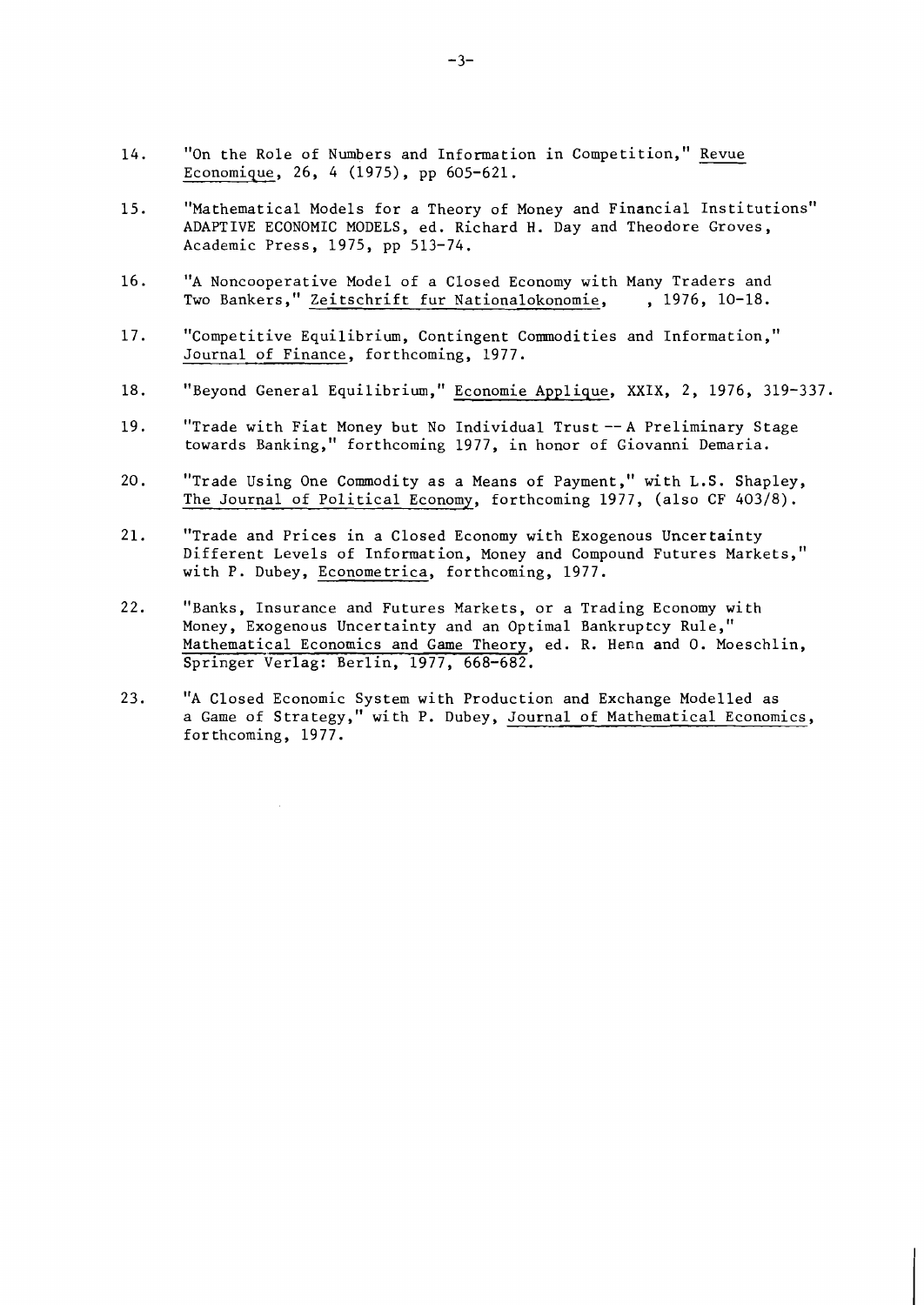#### Working Papers\*

- 1. On Prices, Fiat Money, Credit and Transferable Utility, CFDP 166, 1/28/64. (also Measurable, Transferable and Comparable Utility and Money CFDP 200 2/8/66.)
- 2. A theory of Money and Banking in a General Equilibrium System, **RM** 48 7/70. Institute for Advanced Study, Vienna, Austria.
- 3. TMFI<sup>\*\*</sup>Part 1: The General Approach Adopted, CFDP 320,  $10/12/71$ .
- 4. TMFI, Part 2: On the Paradox of the Efficient Price System in a Completely Centralized Economy and in a Capitalist Individual Ownership Economy, CFDP 322, 11/1/71. (Also RAND p-4689, August 1971.)
- \*5. TMFI, Part 3: The Missing Degree of Freedom: Commodity Money and Oligopoly in a General Equilibrium Model, CFDP 324, 11/10/71. (Published No. 5.)
- \*6. TMFI, Part 4: Fiat Money and Noncooperative Equilibrium in a Closed Economy, CFDP 330, 2/7/72. (Published No. 3.)
- 7. TMFI, Part 5: The Rate of Interest on Fiat Money in a Closed Economy, CFDP 338, 4/5/72. (Withdrawn for Revision; also RAND p-4723, October 1971.)
- 8. TMFI, Part 6: The Rate of Interest, Noncooperative Equilibrium and Bankruptcy, CFDP 334, 4/5/72. (Withdrawn for Revision.) (with L.S. Shapley)
- \*9. TMFI, Part 7: Money, Trust and Equilibrium Points for Games in Extensive Form, CFDP 331, 2/15/72. (Revised version, 1973) (Published No. 8.)
- 10. TMFI, Part 8: Transactions Costs in a Market Economy, CFDP 336, 4/5/72.
- \*11. TMFI, Part 9: Competitive and Controlled Price Economies; the Arrow-Debreu Model Revisited, CFDP 337, 4/5/72. (Published No. 9.)
- 12. TMFI, Part 10: Some Informal Notes, Preliminary Results and Models Relevant to Dynamic Monetary Economies, Preliminary CF-20509, 5/9/72.
- \*13. TMFI, Part 11: Trade with Fiat Money but No Individual Trust --A Preliminary Stage towards Banking, CFDP 363, 11/6/73. (Revised to be Published No. 19.)
- \*14. TMFI, Part 12: A Dynamic Economy with Fiat Money without Banking and with or without Production Goods, CFDP 364, 11/13/73. (Revised and Published No. 10.)
- 15. TMFI, Part 13: Trade with Spot Markets, Fiat Money and Internal Banking, CFDP 366, 1/18/74.

<sup>\*</sup> Part 14 is not yet completed.<br>\*\* The abbreviation TMFI is used for A Theory of Money and Financial Institutions.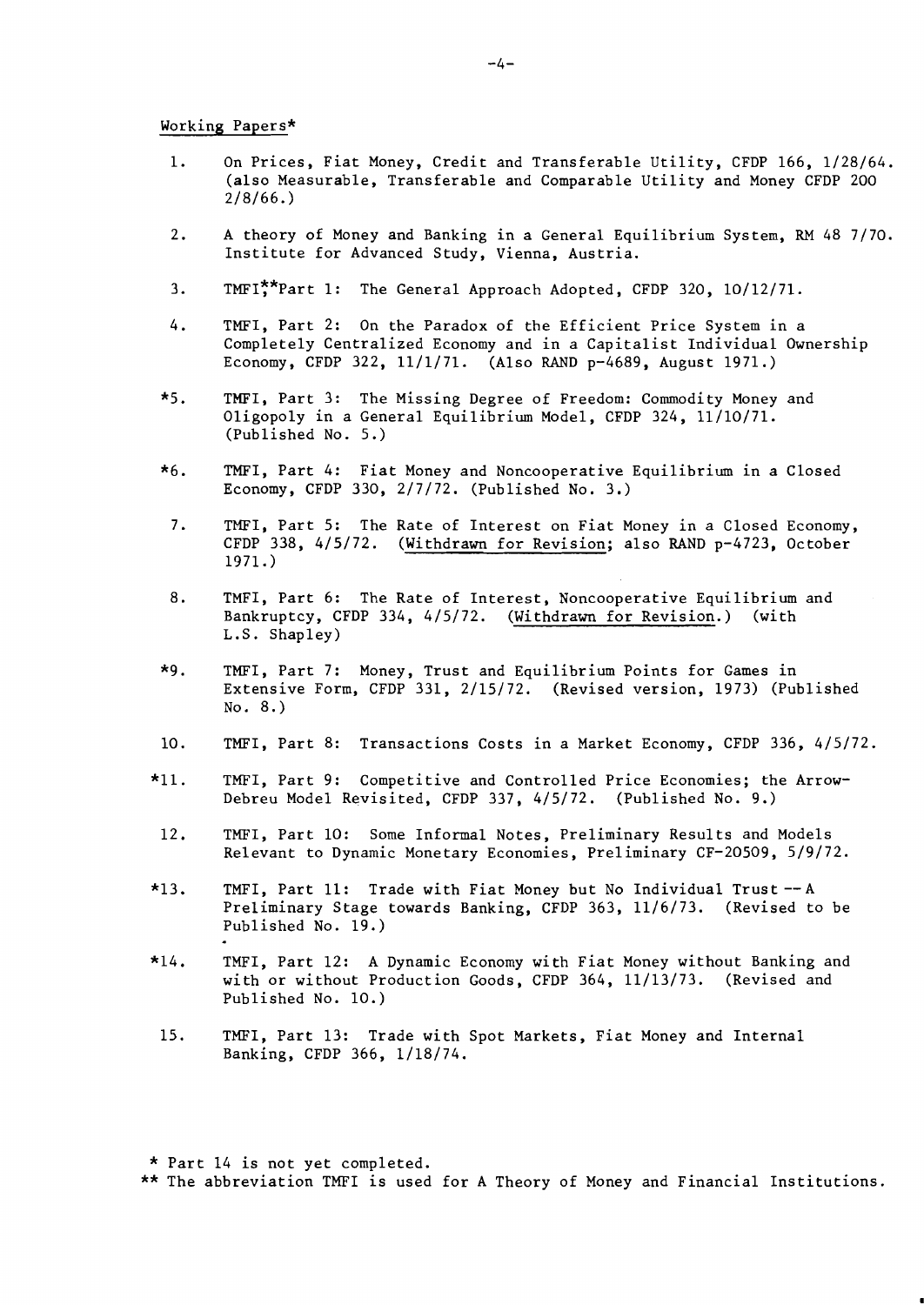- $*16.$ TMFI, Part 15: A Trading Model to Avoid Tantonnement Metaphysics, CFDP 368, 2/25/74. (Revised version, May 1974, Published No. 11.)
- $*17.$ TMFI, Part 17: On the Eight Basic Units of a Dynamic Economy with Spot and Futures Markets, CFDP 367, 2/8/74. (Published No. 12.)
- $*18.$ The General Equilibrium Model is the Wrong Model and a Noncooperative Strategic Process Model is a Satisfactory Model for the Reconciliation of Micro and Macroeconomic Theory, CFDP 365, 12/6/73. (Revised October 8, 1974, Published No. 13.)
- $*19.$ On the Role of Numbers and Information in Competition, CFDP 371, 3/13/74. (Published No. 14.)
- $*20.$ TMFI, Part 18: A Noncooperative Model of a Closed Economy with Many Traders and Two Bankers, CFDP 374, 3/28/74. (Published No. 16.)
- $21.$ Some Strategic Models Related to General Equilibrium (with L.S. Shapley), mimeographed RAND, February 21, 1973.
- $*22.$ Trade Using One Commodity as a Money (with L.S. Shapley), mimeograph CF-40318, April 18, 1974. (Revised to be published No. 20.)
- $*23.$ TMFI, Part 16: Mathematical Models for a Theory of Money and Financial Institutions, CFDP 377, 10/9/74. (Published No. 15.)
- $*24.$ Competitive Equilibrium Contingent Commodities and Information, CFDP 379, 10/17/74. (Revised May 1975, see also CF-20322), (Published No. 17.)
- $25.$ TMFI, Part 19: Some Problems and Conjectures Concerning Mathematical Models of Money and Financial Institutions without Exogenous Uncertainty, CF-50401, April 1, 1975.
- 26. TMFI, Part 20: A Linear Exchange Model with Financial Institutions: The Rate of Interest, CF-50416, March 16, 1975.
- 27. TMFI, Part 21: Fiat Money, Bank Money, The Float and the Money Rate of Interest, CFDP 394, 5/8/74.
- TMFI, Part 23: Fiat Money, Bank Money, the Force of the Rate of 28. Interest and the Vanishing Float, CFDP 395, 5/14/74.
- $*29.$ TMFI, Part 24: Trade and Prices in a Closed Economy with Exogenous Uncertainty, Different Levels of Information, Money and Compound Futures Markets (with P. Dubey), CFDP 410R, 11/14/75. (Published No. 21.)
- $*30.$ TMFI, Part 26: On the Number of Types of Markets with Trade in Money, CFDP 416, 1/14/76. (Revised for Publication April 1977.)
- $*31.$ TMFI, Part 27: Beyond General Equilibrium, CFDP 417, 1/14/76 (Published No. 18.)
- $32.$ TMFI, Part 28: The Noncooperative Equilibria of a Closed Trading Economy with Market Supply and Bidding Strategies (with P. Dubey) CFDP 422, 2/10/76.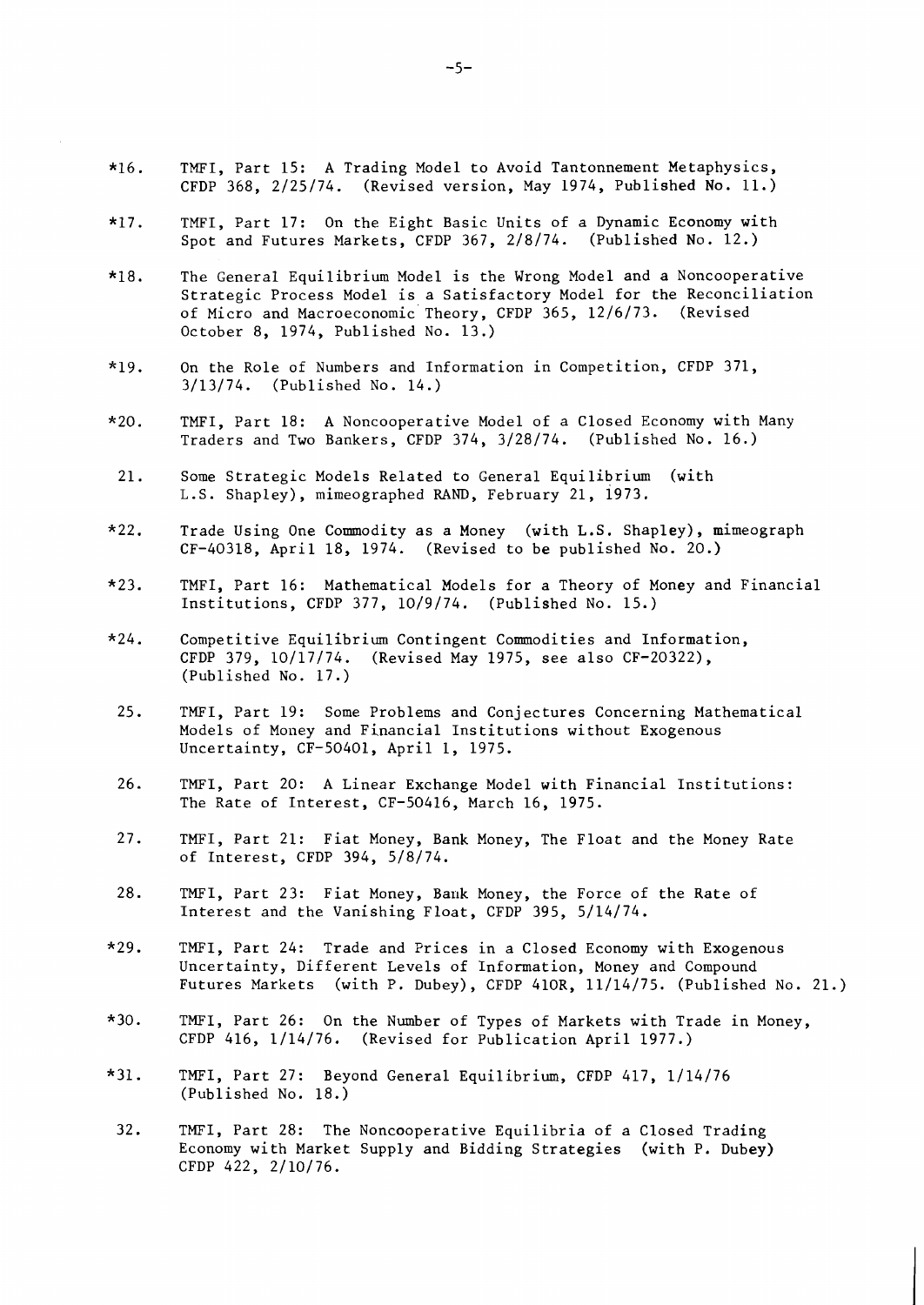- $33.$ TMFI, Part 30: The Optimal Bankruptcy Rule in a Trading Economy Using Fiat Money, CFDP 424, 2/9/76. (Revised 424R with C. Wilson  $6/7/76.$
- $*34.$ A Closed Economic System with Production and Exchange Modelled as a Game of Strategy (with P. Dubey) CFDP 429, 5/18/76. (Published No. 23.)
- $35.$ A Dynamic Economy with Shares Fiat, Bank and Accounting Money (with J.J.M. Evers), CFDP 431, 5/25/76.
- $*36.$ TMFI, Part 31: Banks, Insurance and Futures Markets, CF 60819, August 15, 1976. (Published No. 22.)
- $37.$ TMFI, Part 25: A Closed Economy with Exogenous Uncertainty, Different Levels of Information, Money, Futures and Spot Markets, (with P. Dubey) CFDP 414, October 11, 1976.
- 38. TMFI, Part 32: Bankruptcy and the Money Rate of Interest instead of Excess Supply or Demand, CF-60820, August 25, 1976.
- 39. TMFI, Part 33: On the Value of Market Information, CFDP 439, November 9, 1976.
- TMFI, Part 34: A Multiperiod Trading Economy with Fiat Money, 40. Bank Money and an Optimal Bankruptcy Rule, CFDP 441. (Withdrawn for Revision March 1977.)
- 41. TMFI, Part 35: Bankruptcy and Optimality in a Closed Trading Mass Economy Modelled as a Noncooperative Game, (with P. Dubey) CFDP 448, February 15, 1977.
- 42. TMFI, Part 36: The Money Rate of Interest, (with P. Dubey) CFDP April, 1977.
- 43. TMFI, Part 37: Growth in a Bounded Universe, (with P. Dubey)<br>CFDP 1977 1977
- 44. TMFI, Part 22: The Price-Quantity Bid-Offer Model, CFDP May 1977.

 $\tilde{\gamma}$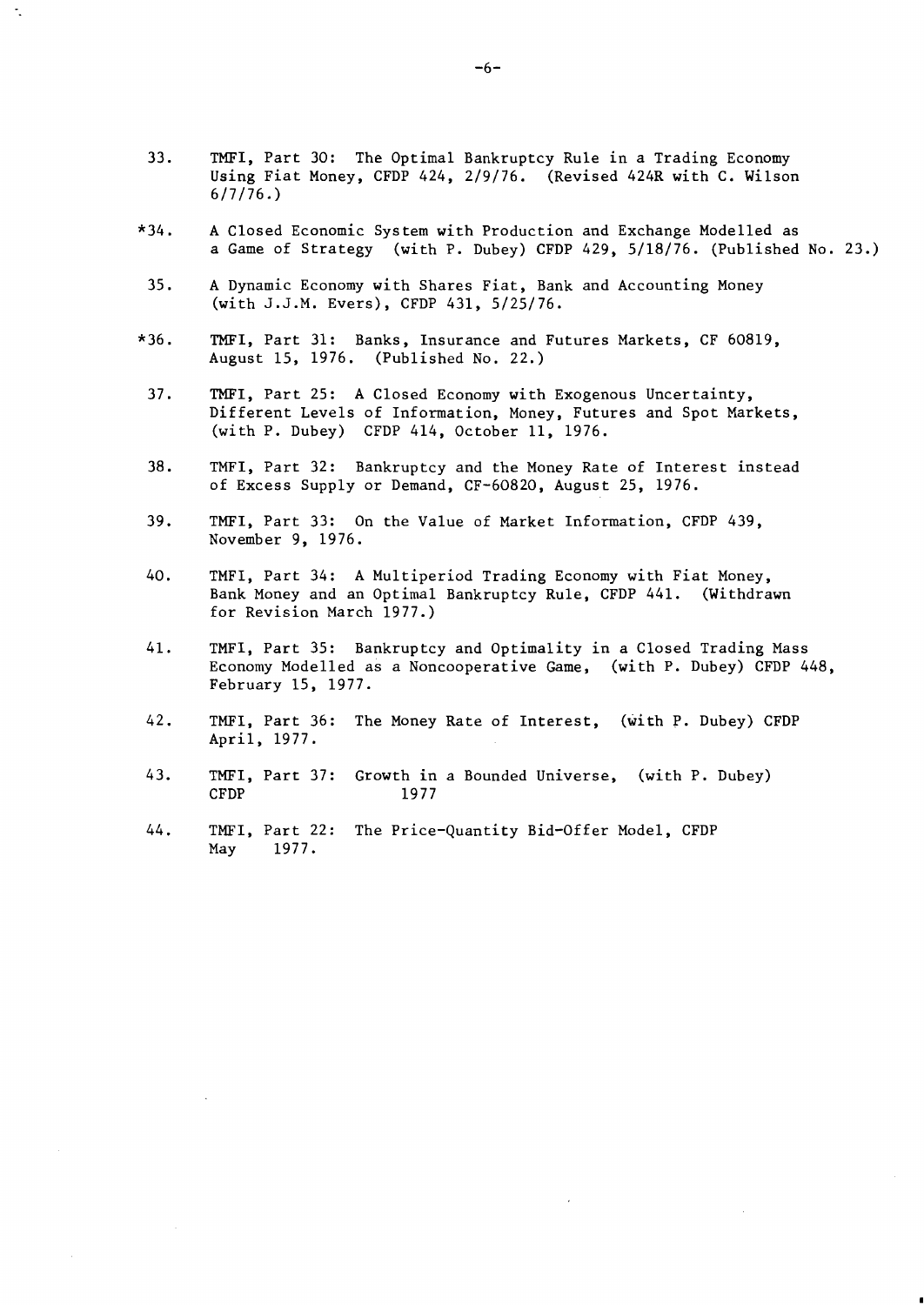#### 3. AN INFORMAL GUIDE TO THE PAPERS

### 3.1. General Approach

On the previous pages a listing is given of approximately twenty published papers and forty working papers on the topic of a theory of money and financial institutions. These papers represent work in progress on an attempt to construct a theory of money and financial institutions based upon reformulating the problem of exchange and production among many individuals as an n person noncooperative game.

The stress in this work is upon presenting a complete process model of production and exchange which describes economic activities in situations of equilibrium and disequilibrium. The rules required to completely specify economic trade and production as a well defined game amount to completely specifying the rudimentary institutions and processes for the carrying out of trade.

A theory which completely specifies the market mechanisms for physical goods and for financial instruments contains a rudimentary description of institutions. In other words the rules of the game are tantamount to describing the elementary institutions which carry the processes of trade, production and the exchange of financial instruments.

The construction of an adequate theory of money and financial institutions calls for the solution of a host of different but related problems. The approach adopted here is to devise a great number of models of trade with different market mechanisms and different financial institutions in order to be able to analyze and isolate related but different aspects of an economic system controlled by financial institutions using an array of financial instruments.

It has been suggested frequently that the essence of the understanding of money and financial institutions lies in models of dynamic and subjective Although I believe that many of the more important macroeconomic manifestations of financial behavior are associated with subjective uncertainty and the dynamics of economies, it is my belief that the first steps which are needed to be taken in the construction of a sound theory of money and financial institutions must be taken at a much more basic level.

Specifically the question we must address is where did the Walrasian general equilibrium model go wrong when it was fully mathematized? Can we find where a money could play a natural role in a simple exchange economy with no exogenous uncertainty and with no subjective misperceptions? The approach which concentrates on these problems first, is addressed to bridging the gap between micro and macroeconomic theory.

It concentrates on specifying the basic mechanisms which not only describe states of disequilibrium but at the same time will under the appropriate circumstances be completely consistent with the general equilibrium theory. This approach is heavily oriented towards dividing difficulties. There are at least eight allied problem areas which must be investigated. These are indicated in the tables given below. The forty odd papers noted fit into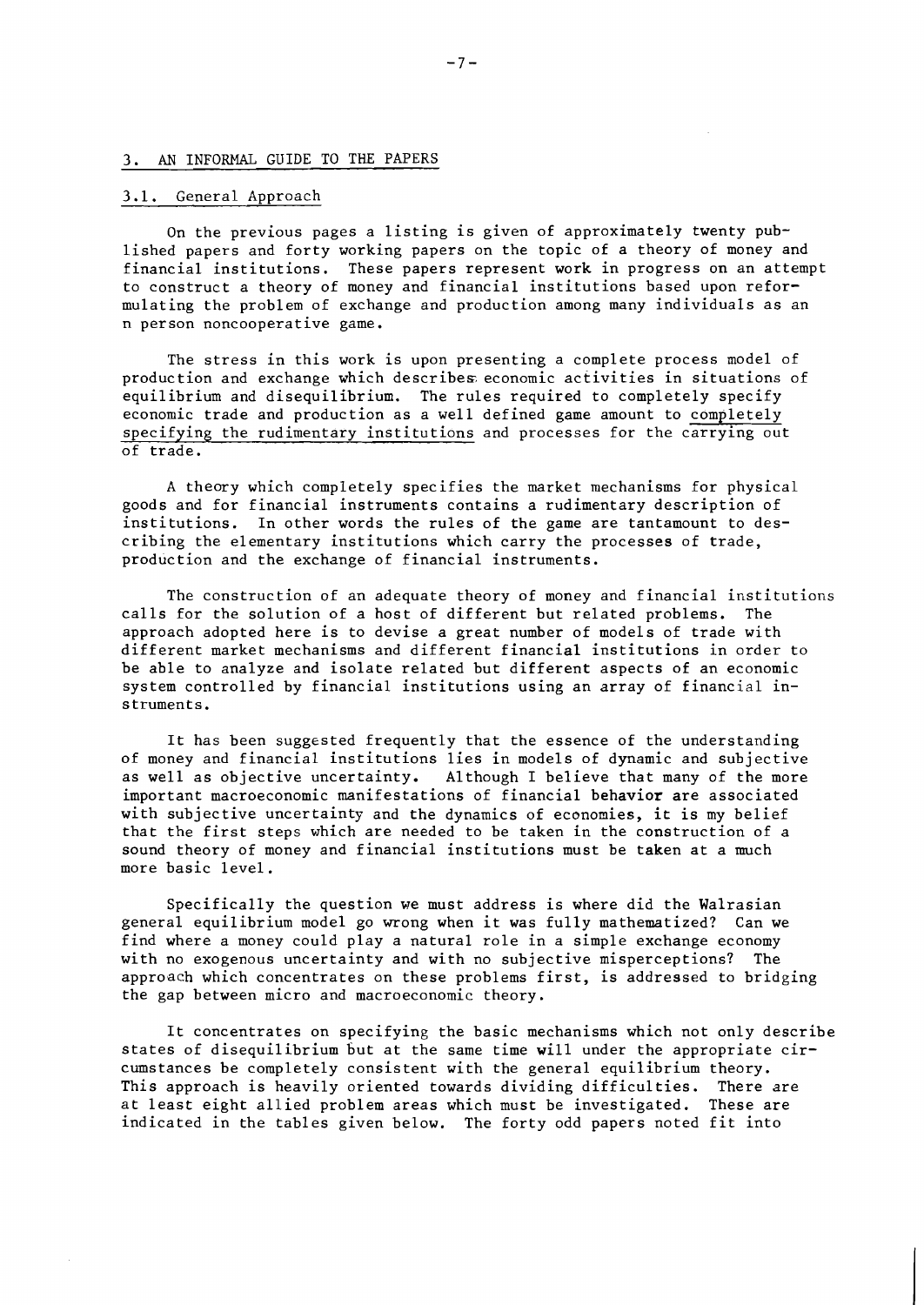different parts of these tables. There are some areas indicated with an asterisk or a cross which indicate work in progress or work not yet attempted.

The specific way in which I have tried to split the problem is as follows: the key technical approach is to view the financial and economic system as a noncooperative closed oligopolistic game. In the work discussed here international trade and multiple currencies are ignored--not because I believe that they are not important but because I feel that it would be premature to start to model the type of international law considerations needed to understand the functioning of nation states with independent currency control.

As Hicks noted in Value and Capital an important gap in value theory was the omission of a reasonable theory which included oligopolistic elements. The work here attempts to close this gap. The spirit of the approach is to start by formulating most problems in terms of finite numbers of individuals and finite time periods. A continuum of traders and continuous time are introduced with care only where the mathematical simplification is considerable. The first set of models are for a finite length of time. If financial institutions appear they must be explicitly constructed at one point of time and dismantled at the end of the "game". In this way one must specify how financial instruments get into an economy and eventually get out of the economy. The link with general equilibrium theory can be made by replacing the finite number of traders by a countable infinity of traders or by a continuum. Either of these devices should be looked at as methods for approximating the concept of "many traders in a market".

The eight major lines of investigation followed here are as indicated:

- 1. Market mechanisms
- 2. Money and credit instruments
- 3. Exogenous uncertainty
	- a) Insurance
	- b) Nonsymmetric information
	- c) Subjective probability
- 4. Dynamics
- 5. Transactions costs
- 6. Public goods, government and taxation
- 7. Labor as a special commodity
- 8. Utility theory requirements

The bulk of the work completed to date has been on the first four topics. The tables not only show the current state of the work but the numbers prefaced by the letter p indicate articles already or about to be published while those prefaced by the letter c indicate working papers available.

Table 1 presents the overall scheme with each subheading leading to a more detailed table. The usual programming notation is used to indicate<br>cross linkages between topics or articles. Thus an arrow out of a box  $]\rightarrow\textcircled{1}$ cross linkages between topics or articles. Thus an arrow out of a box  $]\rightarrow$  (n) with a number in a circle indicates a connection noted elsewhere as  $(n)$  + [.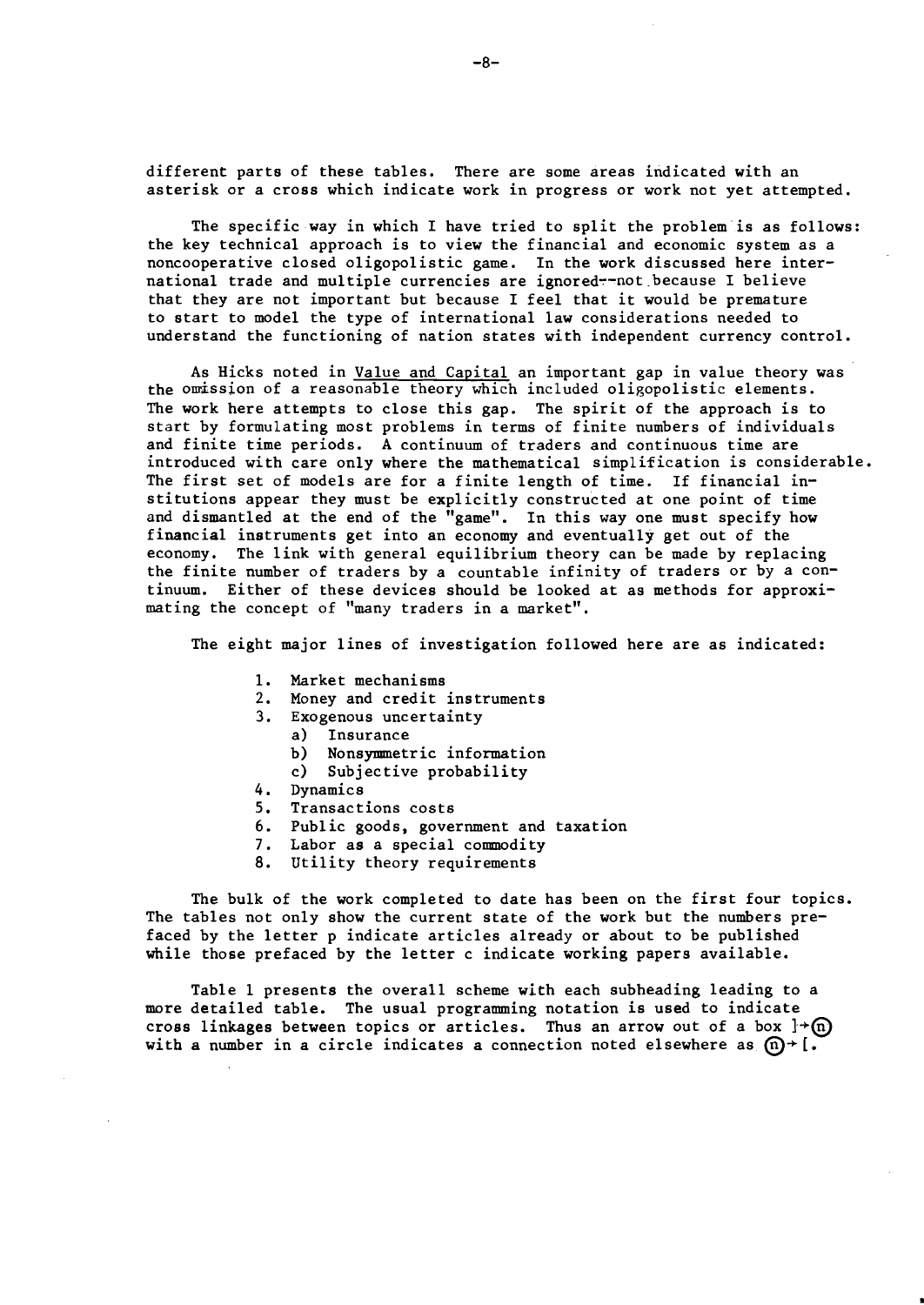

Table 1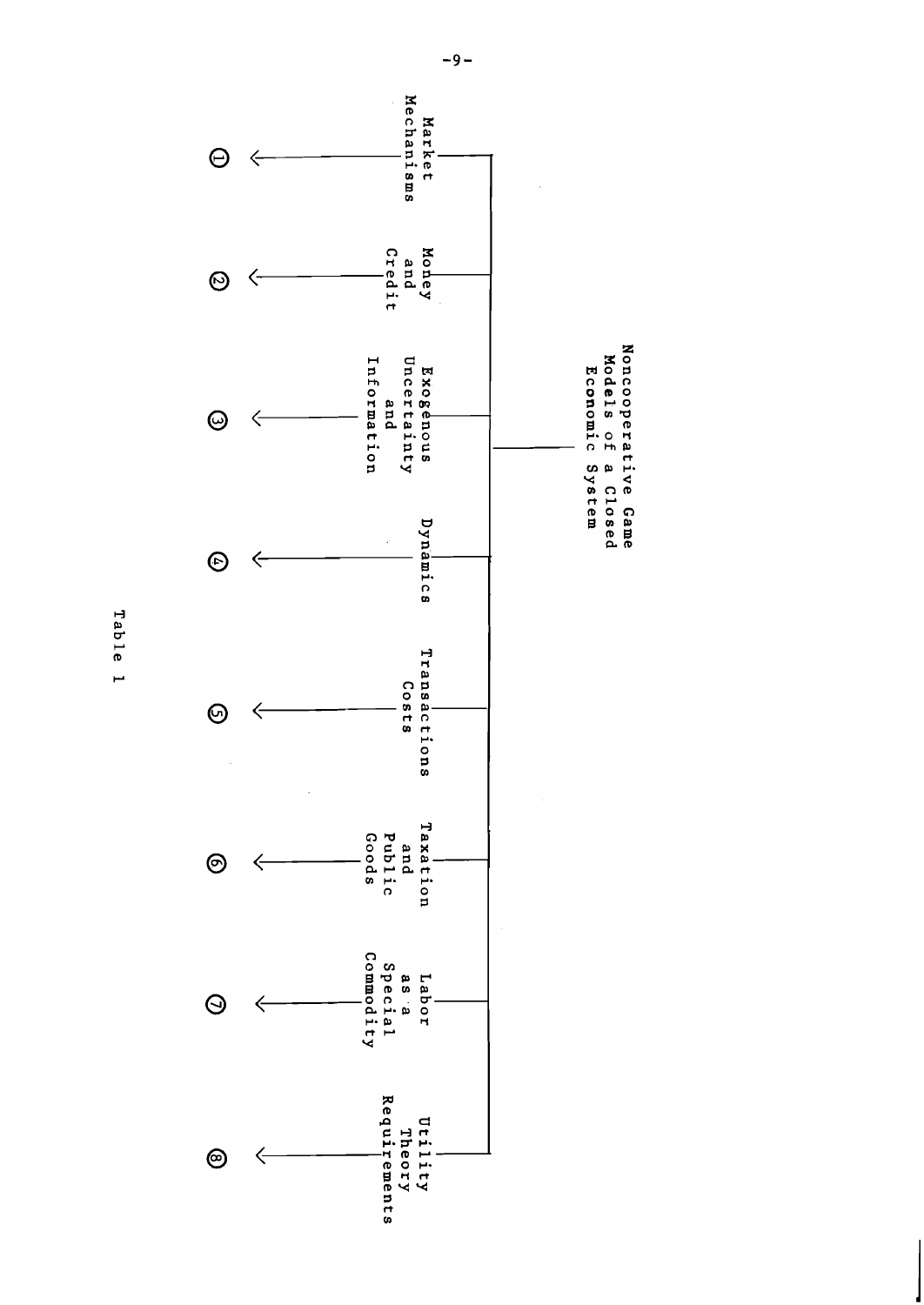**3.2.** Specific Topics

# (1) Market Mechanisms

The first step towards the creation of models of trade and production calls for the explicit description of the methods of trade. At first this seems to be a hopelessly institutional problem with the possibility for many thousands of different markets or other mechanisms of distribution. Fortunately when looked at a little more abstractly we may limit our investigation,



Table la

Prior to limiting our concern to economic markets, a reasonable question to ask is how are goods and resources distributed in society in general?

# On Different Methods for Allocating Resources (1970) p-1

This paper describes ten different methods in which resources can be allocated. It serves to indicate the different types of market and non-market mechanisms as well as the interface between market and political mechanisms which must be taken into account in the development of an adequate theory of the allocation of economic goods.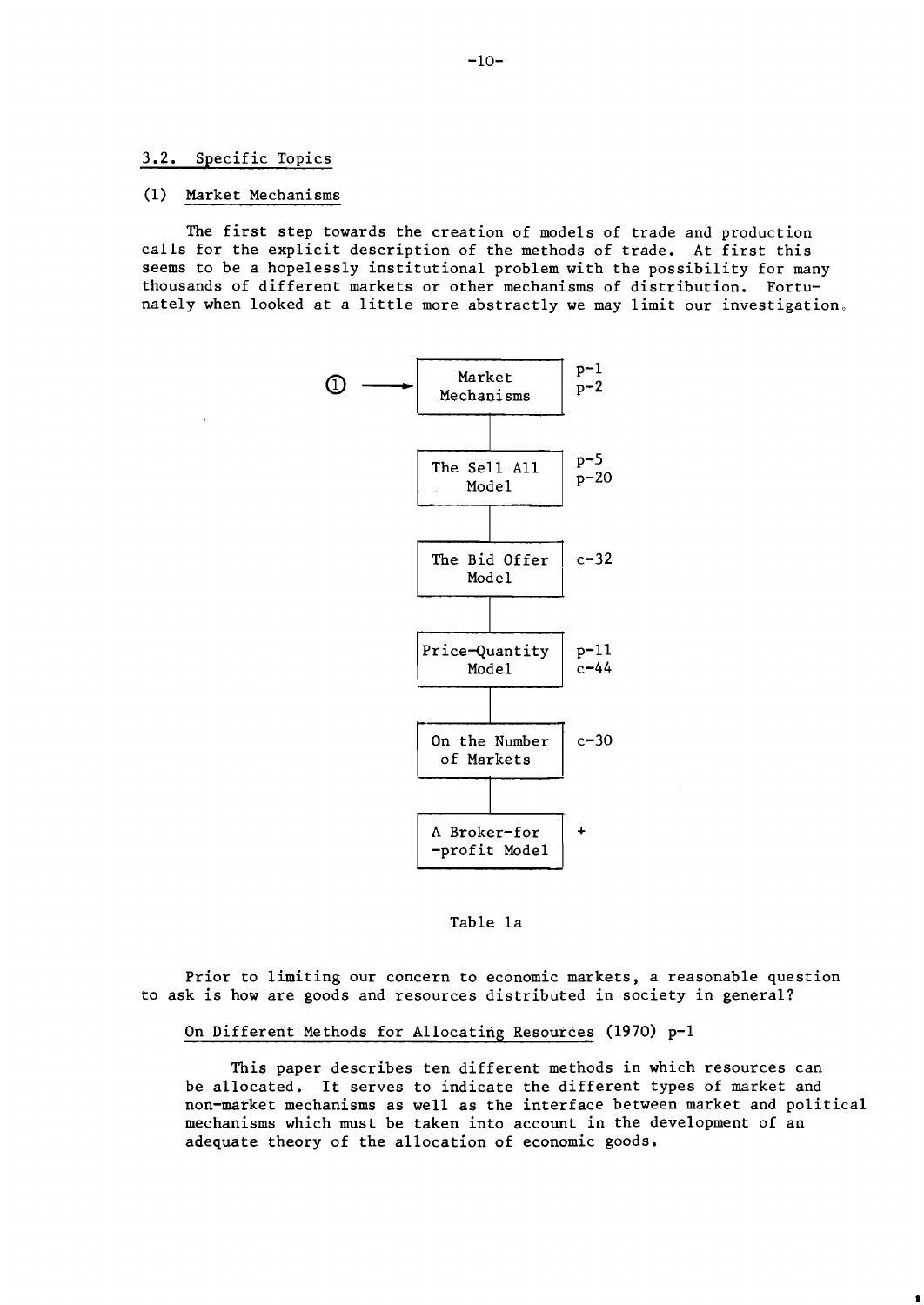Limiting ourselves to economic markets an example of where the role of money in exchange had begun to pose difficulties in microeconomic analysis is provided by Viner's discussion of pecuniary externalities.

### Pecuniary Externalities: A Game Theoretic Analysis (1971) p-2

In this paper, it is shown that pecuniary externalities are in fact real, and arise from having trade take place through a specific market structure. The problem in trying to formulate the characteristic or cooperative form of a trading game is used to illustrate this point. It is easy to miss this fundamentally different aspect of partial equilibrium models of the economy in contrast with current general equilibrium models. In the former, market structure and money is implicitly assumed, in the latter, market structure and money are ruled out.

# Comodity Money, Oligopoly, Credit and Bankruptcy in a General Equilibrium Model (1973) p-5

 his paper presents a noncooperative model of a many-person, manycommodity trading economy. This model stands in contrast with the general equilibrium price model which is mechanistic in formulation, and the various cooperative theories of solution such as the core of a cooperative game. These latter solutions implicitly finesse the problem of describing the strategy spaces of the traders, as they go immediately to a cooperative description of trade which implicitly fails to model many of the strategic limitations on the actions of the traders forced by the process of trade. The noncooperative solution calls for the description of the game in strategic form. As such, it is necessary 'to specify in total detail how trade takes place. In this model, this is done and in order to have a symmetric game with only one market for each commodity, an extra commodity which serves the purposes of a medium of exchange is introduced.

It is observed that the properties of a money are manifested both in the utility structure and the strategic structure of a market. A commodity money is a substance which has utilitarian intrinsic worth to the traders beyond its value as a means of exchange. A fiat money has no intrinsic worth. It exists as a commodity with special rules concerning its role in exchange, and hence in the determination of individual strategies.

It is noted in this model that the introduction of a commodity money to play a specialized role in trade is not sufficient to guarantee that a limiting noncooperative equilibrium (limiting in the sease of replication of types of traders) will be Pareto optimal in the sense of optimality in a game without trading restraints. In order to obtain optimality, it is necessary to either have "enough of the commodity money" held by all traders or to have a credit system which enables individuals to finance their short-term purchases. However, as soon as one introduces the concept of credit it becomes necessary to take into account the possibility that the system might evolve into a state where an individual cannot pay back the sums he has borrowed. Thus in order to well define a model with credit, bankruptcy rules or rules which make bankruptcy impossible must be specified. These are described in (2) of this section under the heading: Money and Credit Instruments.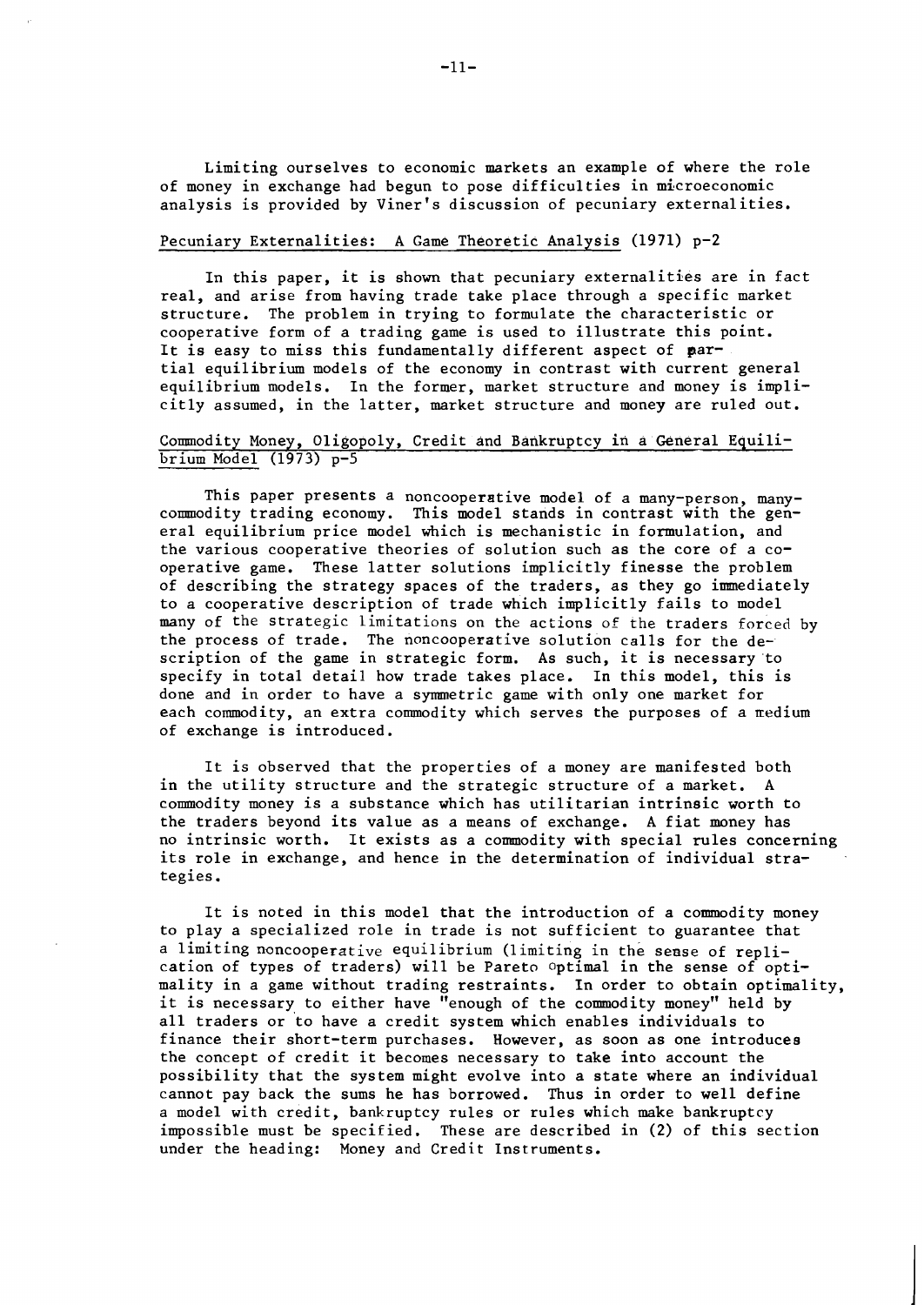This paper does not provide a formal existence proof for the noncooperative equilibrium and its properties under replication. This proof, due to **L.** Shapley, will appear in a forthcoming joint publication. **A**  published version of a highly related proof is given by Dubey and Shubik  $(p-21)$ .

# Trading Using One Commodity as a Means of Payment (1974) (1977) p-20

This is a basic expository paper with Lloyd Shapley describing in detail the noncooperative solution to the model of trade in a market with money. The Edgeworth Box is utilized to illustrate the feasible set of trades and the effect on the feasible set of permitting credit. The problems of modeling bankruptcy are also discussed and a heuristic sketch of the general results is given.

# The Non-cooperative Equilibria of a Closed Trading Economy with Market Supply and Bidding Strategies (1976) c-33

In the first model with trade using a commodity as a means of payment, for simplicity it was assumed that all commodities must be sold in the markets. In this joint paper with P. Dubey a strategy is a vector of 2m dimensions, where in each of m markets each individual decides both how much to offer for sale and how much he intends to bid. The intuitively appealing simplification that an individual will either offer or bid in a market, but will not do both is not made. It is shown in this paper that when the number of competitors is few it may be strategically meaningful to both bid and offer thus creating a market that is thicker than otherwise by means of "wash sales".

The key phenomenon of added interest in this model is the role of the volume of trade and its relationship to the thickness of markets.

#### A Trading Model to Avoid Tatonnement Metaphysics (1974) p-11

This is an abstract model of a two-sided auction market. The mechanism for price formation is described explictly and a proof is given that the competitive equilibrium is among the set of noncooperative equilibria for this particular model. It is also observed that this model is well suited for experimental work and the results of several preliminary experiments are reported. The effect of numbers of competitors in the market is also reported upon. In particular, it is noted that the actual process suggested here is relatively closely related to stock market price formation and to the method used for bidding for treasury paper.

#### The Price-Quantity, Bid-Offer Model (1977) c-44

This is an extension of the previous paper. It is shown that in a market where m commodities are being traded, a noncooperative game where each player has a strategy of 4m dimensions can be defined. Each trader names a price and quantity at which he will buy and a price and quantity at which he will sell. Price is formed at the intersection of the supply and demand histograms as illustrated.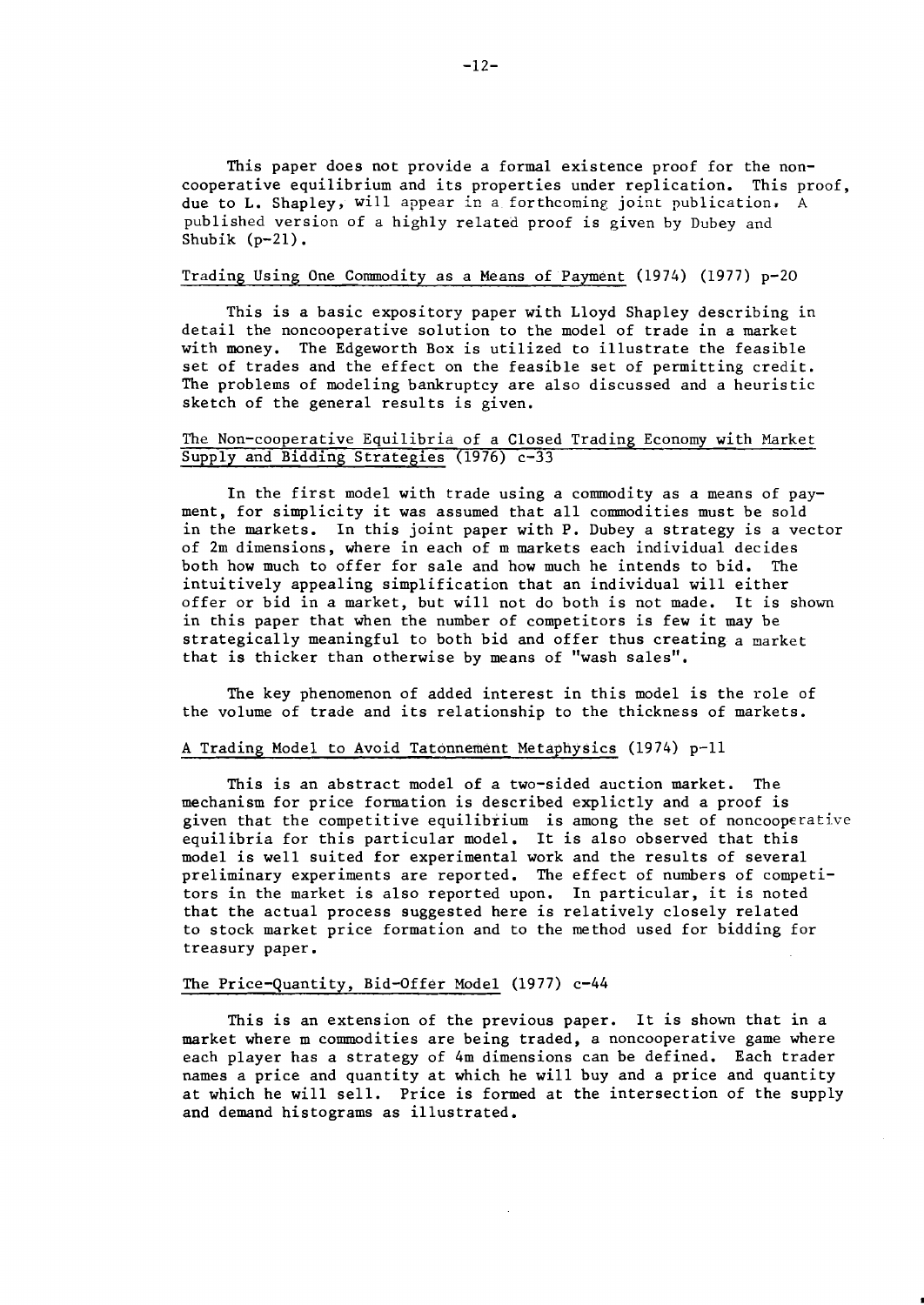

Rationing rules must be specified to take care of excess supply or demand at the market price. It is proved that this excess is not greater than the supply or demand of a single individual. The noncooperative equilibria form a continuous set which contain the competitive equilibrium for all replications.

# On the Number of Types of Markets with Trade in Money (1976,1977 revised) c-30

In this paper it is shown that when each trader's move is made simultaneously then there is only a restricted class of models involving actions naming combinations of quantities of goods, quantities of money or prices to be bid or offered. The stress here is upon how to regard markets as mechanisms which transform bids and offers into prices and distributions of goods. The previous papers p-5, p-20, c-32, p-11, c-44 covering the "sell-all"model; the "bid-offer" and the "prioesquantity bid offer" variations all serve to show that the structure of trade may make an important difference when numbers are few (or when information conditions differ; see **3** .of this section). However the competitive equilibria emerge as limiting noncooperative equilibria for many different market structures when there are many traders.

# Some Strategic Noncooperative Models Relating to General Equilibrium (1974) c-21

These are a set of unpublished notes written jointly with Lloyd Shapley in order to formulate the basic mathematical model for the proof of the existence of a noncooperative equilibrium in a closed trading model with a commodity or fiat money.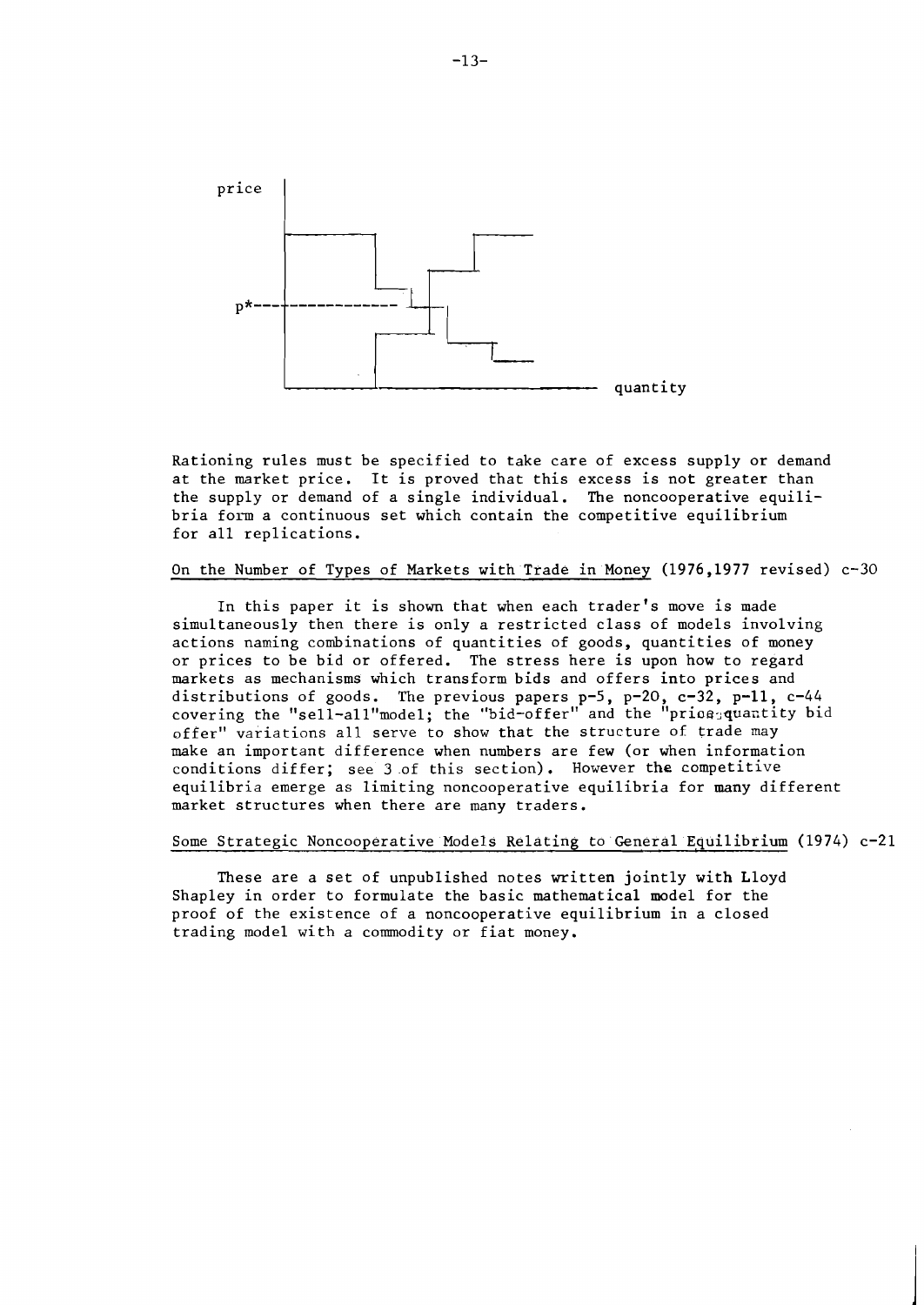(2) Money and Credit Instruments



Table lb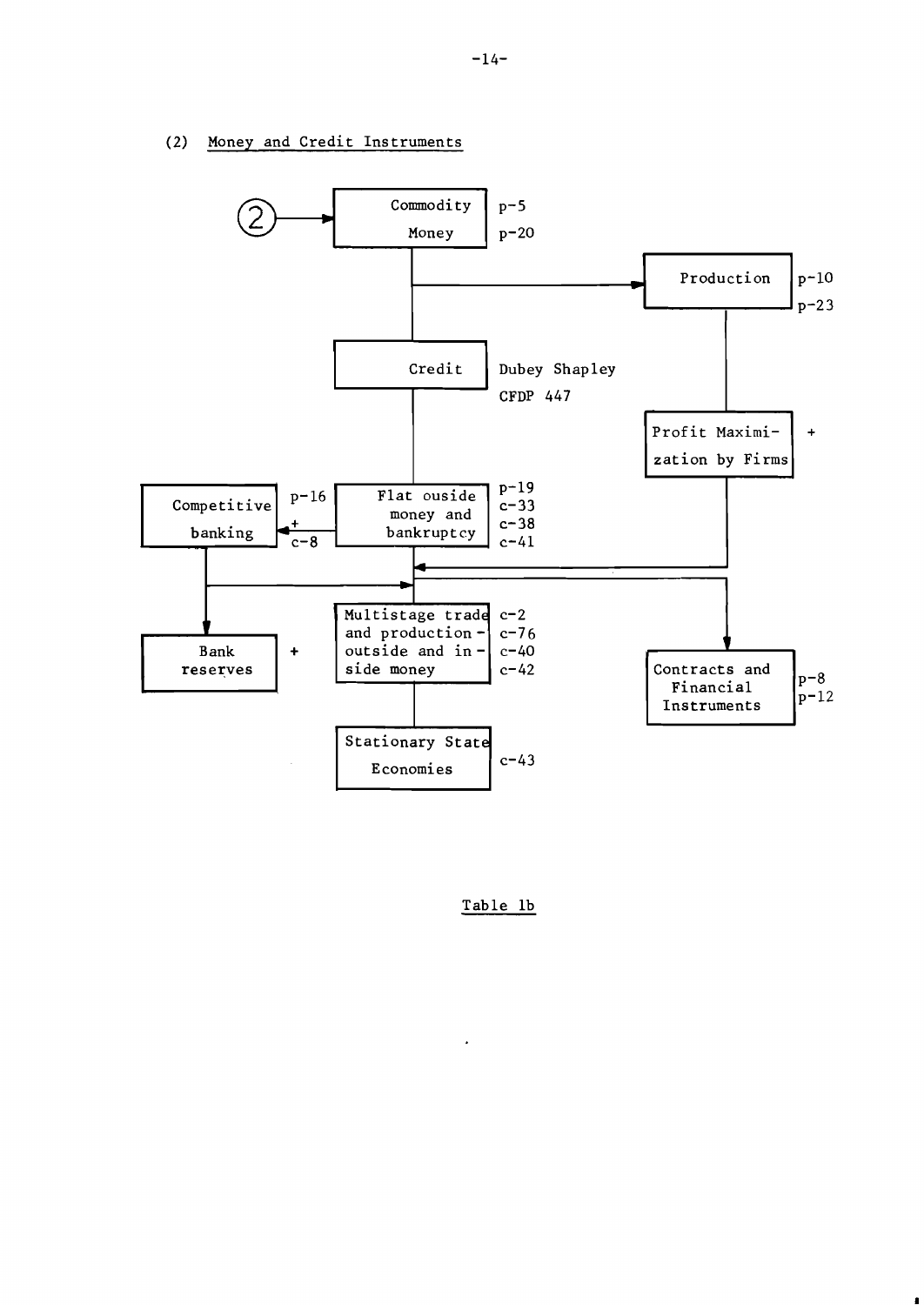Given market mechanisms which generate prices and the distribution of commodities, if we postulate trade in a commodity money it is easy to show that a shortage of the money could cause trade which is less than optimal when compared with the original Pareto optimal surface unconstrained by the need to trade in a specific commodity.

In order to achieve optimality the shortage of a means of payment may be relieved by the creation of credit or of paper money.

## Noncooperative Exchange with a Continuum of Traders Dubey and Shapley (1977) CFDP 447

The simplest way to introduce credit is to imagine that the traders are unconstrained in their bidding. In other words they may bid any amount of a numeraire as though each has an unlimited line of credit at a bank. After trade has taken place and all traders have received their incomes the rules require that all traders pay back whatever they have borrowed. It is possible that after trade the system is in a state such that it is not possible for every trader to pay back what he owes. A penalty must be leveled against any individual who fails to pay back his debts. Otherwise the strategies would be unbounded. If there were no penalty for default every individual could revoke his debts with impunity.

Basing their model on those of Shubik and Shapley and of Shubik, Postlethwaite and Schmeidler analyzed a game with arbitrarily high penalties levied against anyone who fails to repay. Dubey and Shapley considered similar models, but with two differences. Their approach to the measurability of sets of strategies employed by nonatomic traders differs from Postlethwaite and Schmeidler and the bankruptcy penalties rather than being arbitrarily high are introduced as parameters. It is shown that for any positive bankruptcy penalties there will exist noncooperative equilibria which yield the same allocations as the competitive equilibria, but the price level will depend upon the bankruptcy penal ties.

# Trade with Fiat Money but no Individual Trust--A preliminary Stage towards Banking (1973), (1977) p-19 \

Several simple models are discussed and contrasted to show the possibility of using hoarding as "an Alice through the looking glass" type of banking system. The analogy is easier to see when we think of the practice of using rings\* in auction bidding. This is the equivalent to having various individuals hoard their money and thereby implicitly increase the purchasing power of others at the time they are hoarding.

The Optimal Bankruptcy Rule in a Trading Economy using Fiat Money (with C. Wilson), (1976) c-33

A two stage model is constructed where in the first stage individuals bid personal I.O.U. notes in return for a share of a fixed amount of money M, supplied by a bank which  $\frac{1}{1}$  may be viewed as outside of the game. An individual i will obtain  $\frac{u}{u}$  M units of money where  $u^{\frac{1}{2}}$ u

<sup>\*</sup> Where a subgroup of individuals collude in the public auction, then by some means allocate the items purchased among themselves privately.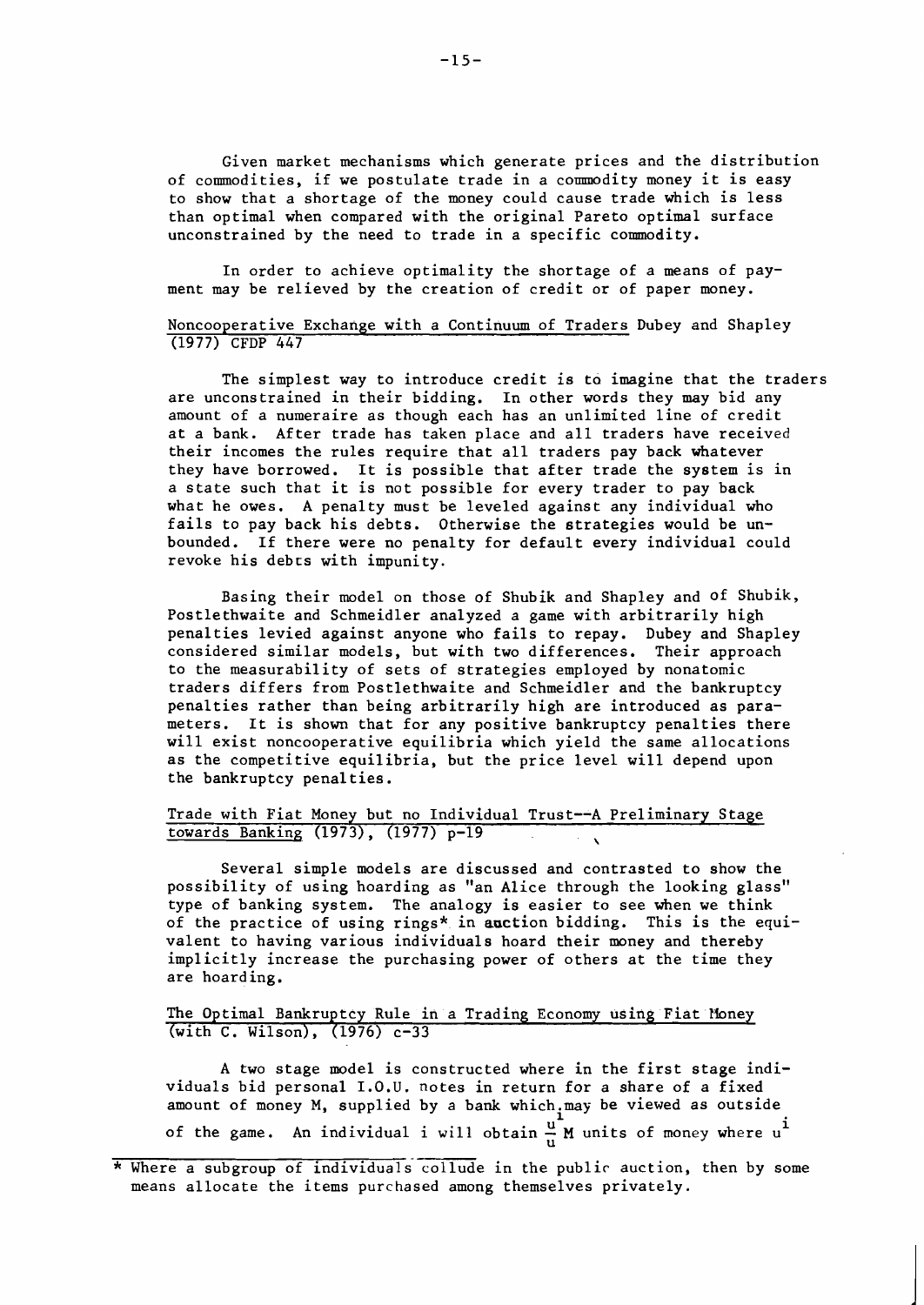is the amount he bids. He is then in the position to bid on the goods for sale. He bids  $(b_1^i, \ldots, b_{m}^i)$  where  $\Sigma$   $b_j^1 \leq \frac{u^i}{u} M$ . Each individual attempts to maximize an objective function of the form  $\phi_i(x_1^i, ..., x_m^i)$  +  $\mu^{\text{1}}$ min[0,  $\{\frac{u^{\text{i}}}{u}M - \Sigma b_{\text{j}}^{\text{i}} + \Sigma p_{\text{j}}a_{\text{j}}^{\text{i}} - u^{\text{i}}\}$ ] where  $\mu^{\text{i}}$  is a bankruptcy penalty. Shubik and Wilson take a special case with log utility functions and two types of traders and calculate the noncooperative equilibrium for all parametric values of the  $\mu$ <sup>1</sup>. It is shown that when the bankruptcy penalties are set equal to the Lagrangian multipliers then under repitition these are noncooperative equilibria which approcah the competitive equilibrium. If the bankruptcy penalties are set otherwise then hoarding may take place and one or both types of the traders may elect to play strategies which lead to their going bankrupt.

An optimal bankruptcy rule is one which makes strategic bankruptcy unprofitable.

# Bankruptcy and Optimality in a Closed Trading Mass Economy Modelled as a Noncooperative Game (with P. Dubey), (1977) c-41

This paper contains the full mathematical generalization and proofs of the results noted in the paper above. A nonatomic game is described and the conditions for the coincidence or lack of coincidence of certain noncooperative equilibria with competitive equilibria are presented.

# Bankruptcy and the Money Rate of Interest instead of Excess Supply or Demand (1976) c-38

In the two papers noted above, when there is an N.E.\* with some individuals becoming bankrupt, a positive money rate of interest is present in the economy. The rate of interest is only zero when there is a coincidence in distribution between an N.E. and a C.E.\*\* and furthermore when no individual goes bankrupt. It is suggested in this brief

note that the rate of interest  $\sigma$  ( $\frac{u}{M} = 1 + \sigma$ , which can best be described

as a loss reserve charge) provides a measure of the "distance" one is from a C.E. At a C.E.  $\sigma = 0$ . If there are k CEs then it is possible to divide the Pareto optimal surface into k zones with zero  $\sigma$  at the  $C.E.$  but with increasing  $\sigma$  in each zone.

The addition of production to a noncooperative game model of trade introduces several new phenomena.. A simple example serves to indicate a special role for assets in the enforcing of certain noncooperative equilibria.

A Dynamic Economy with Fiat Money without Banking and with and without Production Goods (1973), (1977) p-10

The important feature illustrated in this model is that assets and ownership paper written against assets play a central role in the

<sup>\*</sup> noncompetitive equilibrium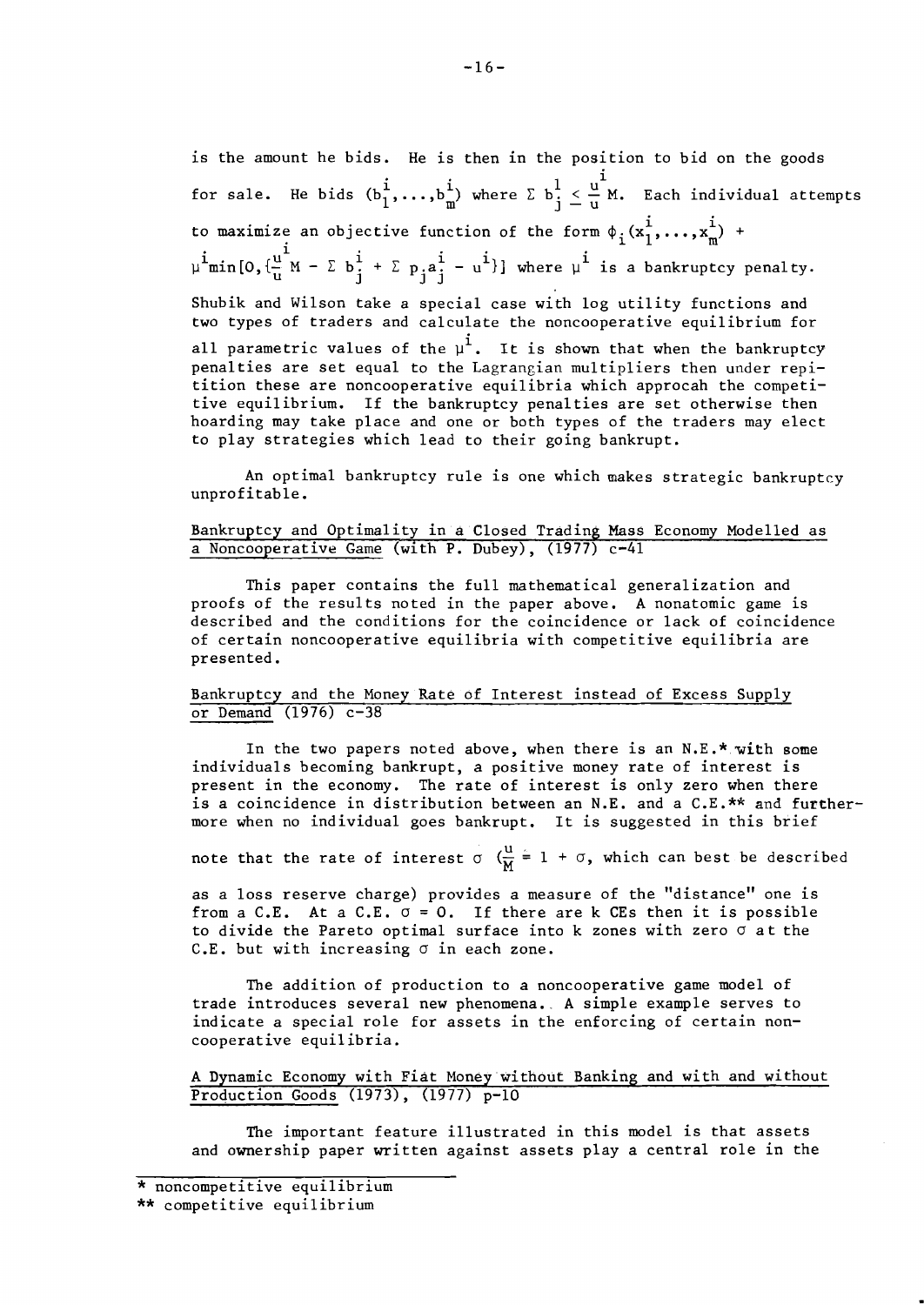enforcement of an efficient noncooperative equilibrium. In particular, the assets can be used as hostages as in escrow arrangments or can be sold outright. Further modifications entail the issuance of ownership paper against the assets and then permitting the ownership paper to be traded as claims against the assets even though the assets themselves may not necessarily physically be moved. **A** simple two-sided trading example is calculated to show the value of assets as hostages.

# A Closed Economic System with Production and Exchange Modelled as a Game of Strategy (with P. Dubey), (1977) p-23

A three stage model of an economy with individuals who own resources and shares in firms which are operated by profit maximizing automata, is examined. In the first stage the firms are able to obtain their inputs; in the second stage they produce and in the third stage all product is sold to the final consumers. Trade takes place using a commodity money.

As the game has several stages considerable care must be taken in specifying the information conditions in order to describe strategies. The conditions are developed for which there will exist noncooperative equilibria which coincide with competitive equilibria. In particular a new phenomenon appears in this model which can best be explained by considering trade in 2m rather than in m goods. It is possible that there may be an initial shortage of supply of a good as a factor where the good can be produced. If this happens it is possible that its price in the first stage is higher than in the third stage.

Several basic difficulties are encountered when trade and production are modelled distinguishing owner-consumers and firms run by managers. In particular:

- (1) If trade in shares is permitted when does it take place? (Also when are shares ex-dividend?)
- (2) Are the managers of the firms automata or strategic dummies, or do they have preferences of their own?
- **(3)** If they have preferences of their own, when and how will their behavior differ from profit maximization?
- (4) What happens to the markets if shares are voting shares? i.e. if a majority share position gives control to a group of stockholders?
- (5) What happens to the size of the float in an economy of this type? It appears to depend upon the "depth" of industrialization, i.e. upon the size of intrafirm sales in relation to the size of final consumer demand (all measured in money).

A further minor difficulty with the three stages-one period model with production is that any capital goods left over would have zero worth. It is more or less clear that production is intimately connected with dynamics and a one period model clearly distincts this aspect of the process.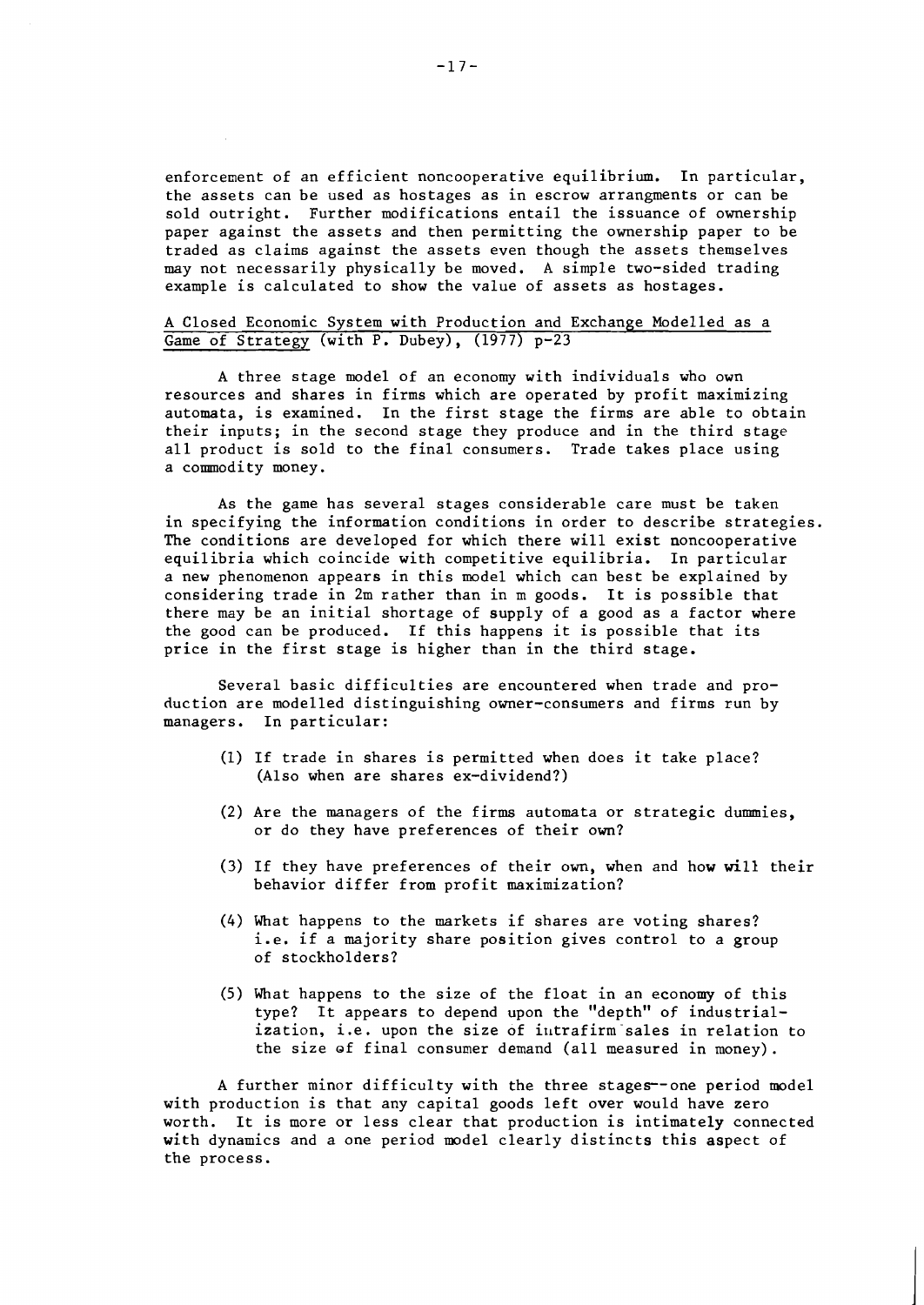Under the appropriate conditions it appears to be possible to prove that managers with their own preferences may nevertheless operate a corporation in a w<sub>ry</sub> that maximizes profits. The specific necessary and/or sufficient conditions have not yet been developed, a1 though a paper on this topic has been started.

In the modeling of trade with a banking system there is a problem posed in the design of a competitive mechanism which supplies the appropriate amount of money to an economy at a competitive rate of interest. When we examine a single period economy it is relatively easy to devise such a mechanism and to show that if there were many bankers, depending upon the mechanism the interest rate would equal or approach zero.

## A Noncooperative Model of a Closed Trading Economy with Many Traders and Two Bankers (1974), (1976) p-16

In this model duopolistic banking is considered in two different contexts. In one context, the bankers use price, or rate-of-interest, naming strategies and in the other they use quantity or credit-rationingstrategies. An explicit model is worked out showing the difference in the two models and the change in the solution is considered as the number of traders utilizing the banking facility is increased.

Two problems which have not yet been faced are the design of a competitive banking system in a multiperiod model and the examination of bank reserve requirements. Banking for a multiperiod economy appears to pose an extra difficulty which is not present in the one period economy, that is control over deposits as well as loans, including the possibility of refinancing. It is not clear (at least ko me) that it is possible to design a multiperiod model of trade and production with competitive banking which produces both a rate of interest and an appropriate amount of money.

The financing of multiperiod trade appears to be most naturally approached by devising an outside or central bank along with an inside or privately owned banking system. In doing this the central bank may be in a position to control the supply of money which can be issued by the inside banking system by having reserve requirements. We have not yet studied this problem together with the allied difficulty posed by the need to supply rules which either make bank failure impossible, or specify what happens when a bank fails.

# The Rate of Interest, Noncooperative Equilibrium and Bankruptcy (with L.S. Shapley) (1972) c-8 (withdrawn for revision)

This was a somewhat premature attempt to build a model of a "money market" where the banking system is nothing more than a brokerage house for the exchange of present for one-period-in-the-future money. Several technical difficulties were not adequately covered in the original version and the paper has been withdrawn for extensive revision.

#### The Rate of Interest on Fiat Money in a Closed Economy (1972) c-7 (withdrawn)

This was a premature attempt to sketch a justification for a positive money rate of interest which has been completely superceded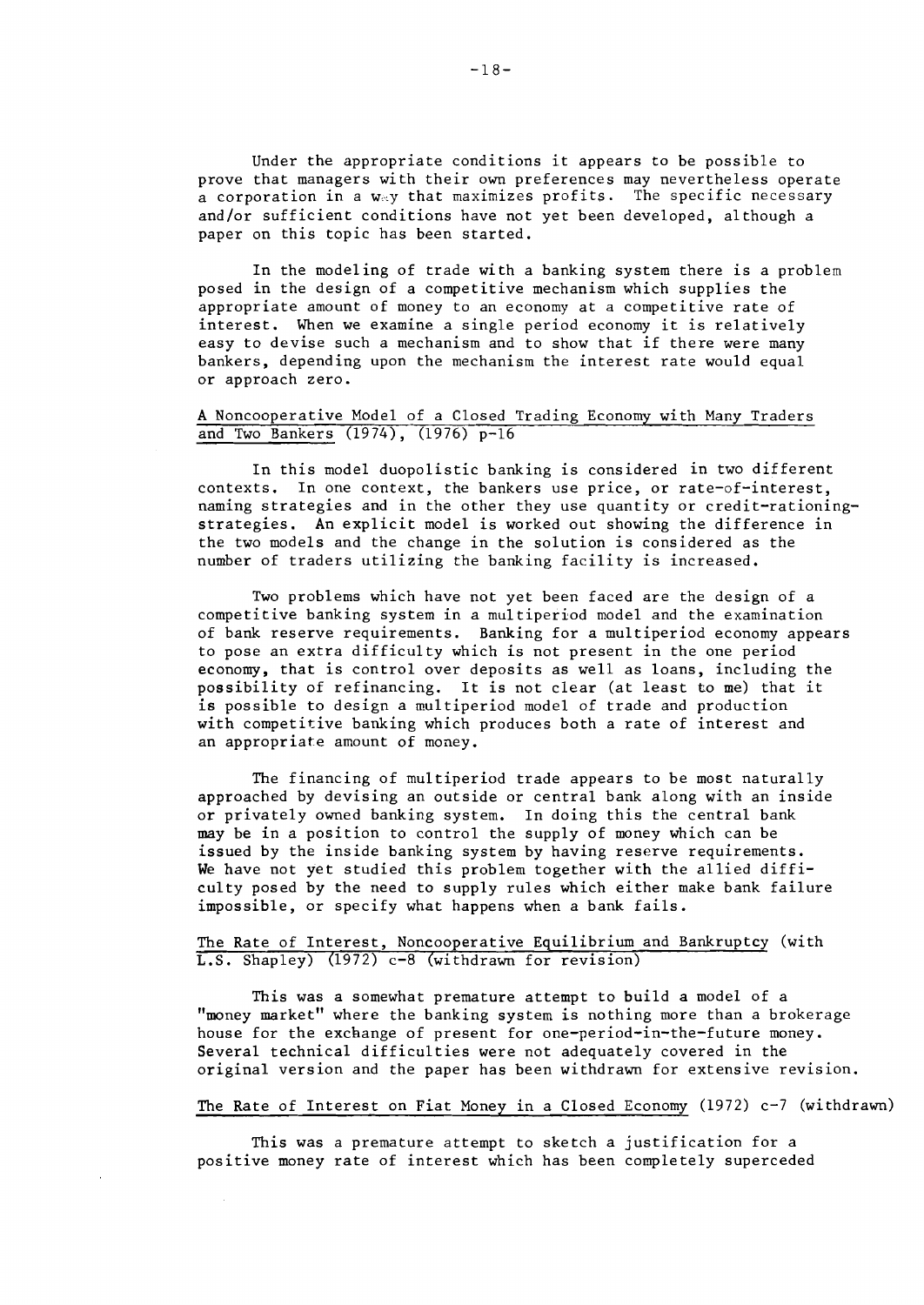by more recent work. It is only noted for the sake of completeness and in the belief that one should acknowledge one's false or inadequate starts.

### A Theory of Money and Banking in a General Equilibrim System (1970) c-2

This paper represents an early attempt to pick up the main aspects of a theory of money and the rate of interest by means of cooperative game theory with stress upon the concept of the care of a cooperative game. Although it is possible to obtain some results in this way, this approach was abandoned as it appeared that the cooperative game formulation is not sufficiently detailed concerning the details of strategies and the mechanisms of trade to make it as good a device to study financial phenomena in mass markets as are strategic or normal form models studied for the existence of noncooperative equilibria.

# A Multiperiod Trading Economy with Fiat Money, Bank Money and an Optimal Bankruptcy Rule (1977) c-40 (withdrawn for revision)

This paper contains a discursive discussion of many of the problems involved in modeling a multiperiod economy with trade and production and a banking system. The model sketched involves a game played for k periods broken into 2k + 2 stages. In the first stage of the first period a supply of money from an outside bank is auctioned off with the traders bidding using I.O.U. notes. In the second stage they use the outside money to bid for shares in a bank which may be privately held. In the third stage they borrow from or deposit in the private bank. A money rate of interest for inside money is specified exogenously; traders are not restricted in the amounts they can borrow. In the fourth stage each individual bids in the markets for goods. In all subsequent periods there are two stages, refinancing and bidding for goods.

After the k periods are over; at the start of period  $k + 1$  there is a final settlement which involves the final settling of debts to the inside bank, the dissolving of the inside bank and the paying out of its capital, the calling of the outside money supply and finally balancing of the books and execution of the bankruptcy procedure against those who cannot pay their debts.

In the attempt to well define the multiperiod model a considerable number of modeling choices must be made, many of which raise empirical problems in finance. In particular

- (1) Should the traders be a1 lowed unrestricted refinancing, or rollover of loans? If yes, this produces a Ponzi game which enables an individual to put off bankruptcy until the end.
- (2) Are the shares in the inside bank fully assessable, i.e. are losses as well as profits flowed through to the stockholders?
- **(3)** Is .accrual accounting permitted. In particular this would enable the inside bank to report profits it has not yet collected. For example, if an individual at time 1 borrows \$1,000 and at time 2 he now owes \$1,100 he may pay back nothing, reborrow \$1,100 and the bank reports a profit (booked but not received) of \$100.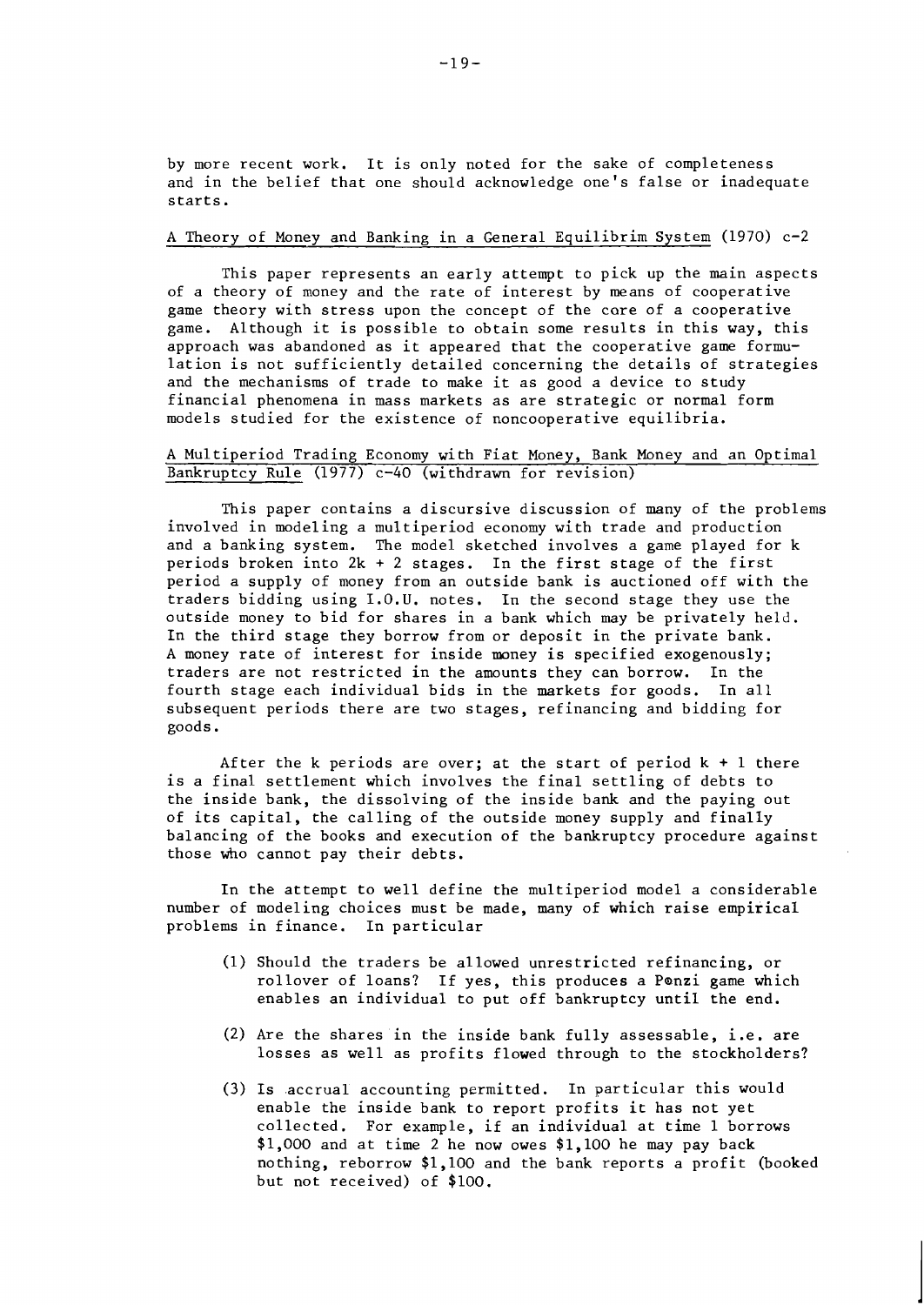- (4) Who runs the inside bank and with what motivation? The simplest assumption is that it is run by a strategic dummy with no decision freedom.
- (5) What are the reserve requirements and how are they set? The simplest assumption is that the ability of the bank to grant the credit is not limited.
- *(6)* Do bank reserves earn an interest payment for the bank or are they nonearning assets?
- (7) Do all individuals live for precisely the length of the multiperiod economy? Or are there generations with births and deaths and the passing on of assets?
- (8) When production is introduced is the economy open or closed? i.e., does it obey laws of conservation, or are the exogenous inputs and outputs at each point in time?

The stress in this paper is on the modeling, with the analysis left to the subsequent paper.

The Money Rate of Interest (with P. Dubey), (1977) c-42

This paper contains the mathematical analysis of the model described in the previous paper noted above. There are three variants of multiperiod trade considered. In the first only outside money is issued. It is shown that noncooperative equilibria exist which coincide in the final distribution of resources with the competitive equilibria; however given only spot market trading and a fixed money supply relative prices from period to period are adjusted by hoarding.

The second variant is that of multiperiod trade without production, but with an inside bank. It is shown that there exist two solutions for which noocoperative equilibria and competitive equilibria coincide. One solution is with the inside money rate of interest  $\rho = 0$ and with no one going bankrupt. It must be noted that this is almost, but not quite the same as the case with hoarding. In one instance an inside bank does not exist, in the other it does, but with  $\rho = 0$  depositing in the bank cannot be operationally distinguished from hoarding.

A second solution exists with  $p > 0$ ; however, although the distribution of resources at the noncooperative equilibrium is the same as at the competitive equilibrium, every trader goes bankrupt by an amount equal to the cost each incurs in financing his part of the float. The outside rate of interest is related to the relative size of the outside money supply and the total float.

It seems counterintuitive that all individuals should go bankrupt in an economy with a positive rate of interest on inside money. A third variant of the basic model can be constructed which avoids this difficulty. In this variant production is introduced. At period k + 1 a culty. In this variant production is introduced. At period k + 1 a<br>set of prices  $\pi_1, \ldots, \pi_m$  are announced as the "salvage values" of all goods of the society left over at  $k + 1$ . We may imagine that after the economy closes down at period k a buyer stands ready to purchase left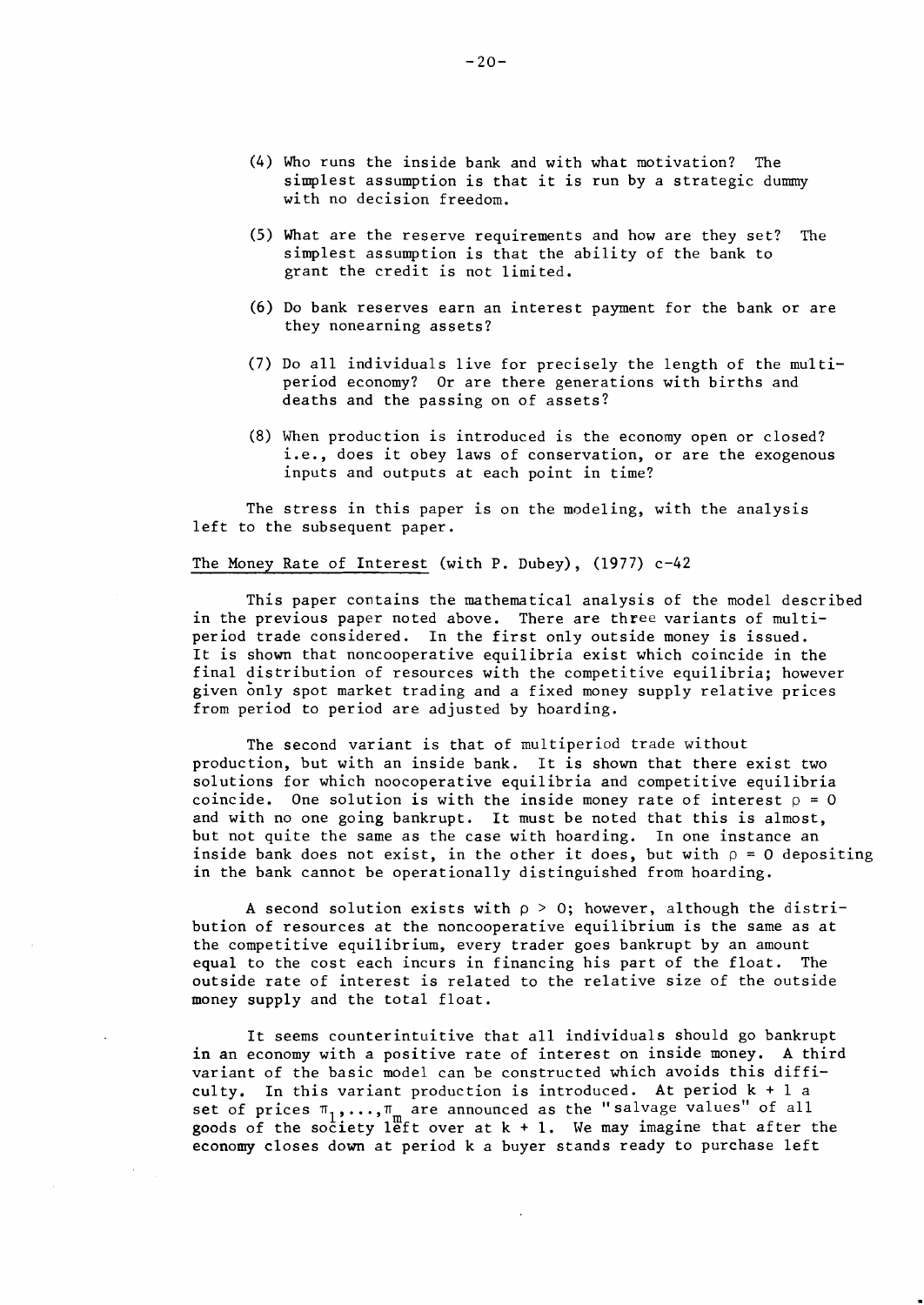over goods in order to use them as capital in starting up an economy el sewhere.

As the firms are modeled as profit maximizers the existence of salvage prices encourages them to leave over capital which is sold at the end and the profits are paid out to the shareholders of the firms. It is shown that given any set of salvage prices there will exist a nonnegative rate of interest for which noncooperative equilibria of the nonatomic game coincide in the distribution of goods and in relative prices with the competitive equilibria and no one goes bankrupt.

The relaticmship between an inside money rate of interest and the value of goods sold in period  $k + 1$  is clearly a relationship between the rate of interest and capital stock although as this result is obtained from a fixed point argument which is essentially static no particular causality pattern is offered.

Quantitative change may easily imply qualitative change. In particular when the number of periods becomes extremely large it becomes somewhat difficult to accept the assumption of the existence of a single generation of long lived individuals with well defined fixed utility functions. If we accept these fairly implausible assumptions then as the time horizon grows we may expect that for bounded economies the money rate of interest approaches zero. In a further paper the possibility of many generations with both processes and intergenerational transfers is considered

#### Money, Trust and Equilibrim Points in Games in Extensive Form (1974)  $p-8$

A key element that distinguishes noncooperative from competitive equilibria is that the former is much more widely defined and explicitly concerned with the nature of self policing systems where individuals may have strategic influence on the system.

When multistage processes are considered the nature of what constitutes an individual or a joint strategy becomes much more complex than it is for single stage processes. In particular it becomes reasonable to consider strategies which can be interpreted as containing enforecable or nonenforceable threats, promises or other contingencies. When we do so it appears that there is a close relations. ip between certain strategies, contracts and escrow arrangements.

In particular it can be illustrated that in two societies which are identical in all aspects except that one has more goods suitable for use as "hostages" than the other; then for equal levels of trust more credit arrangements can be enforced in the former than in the latter.

This paper examines the enforecment of loan agreements in terms of strategies and the types of contracts used to help to enforce the repayment of loans.